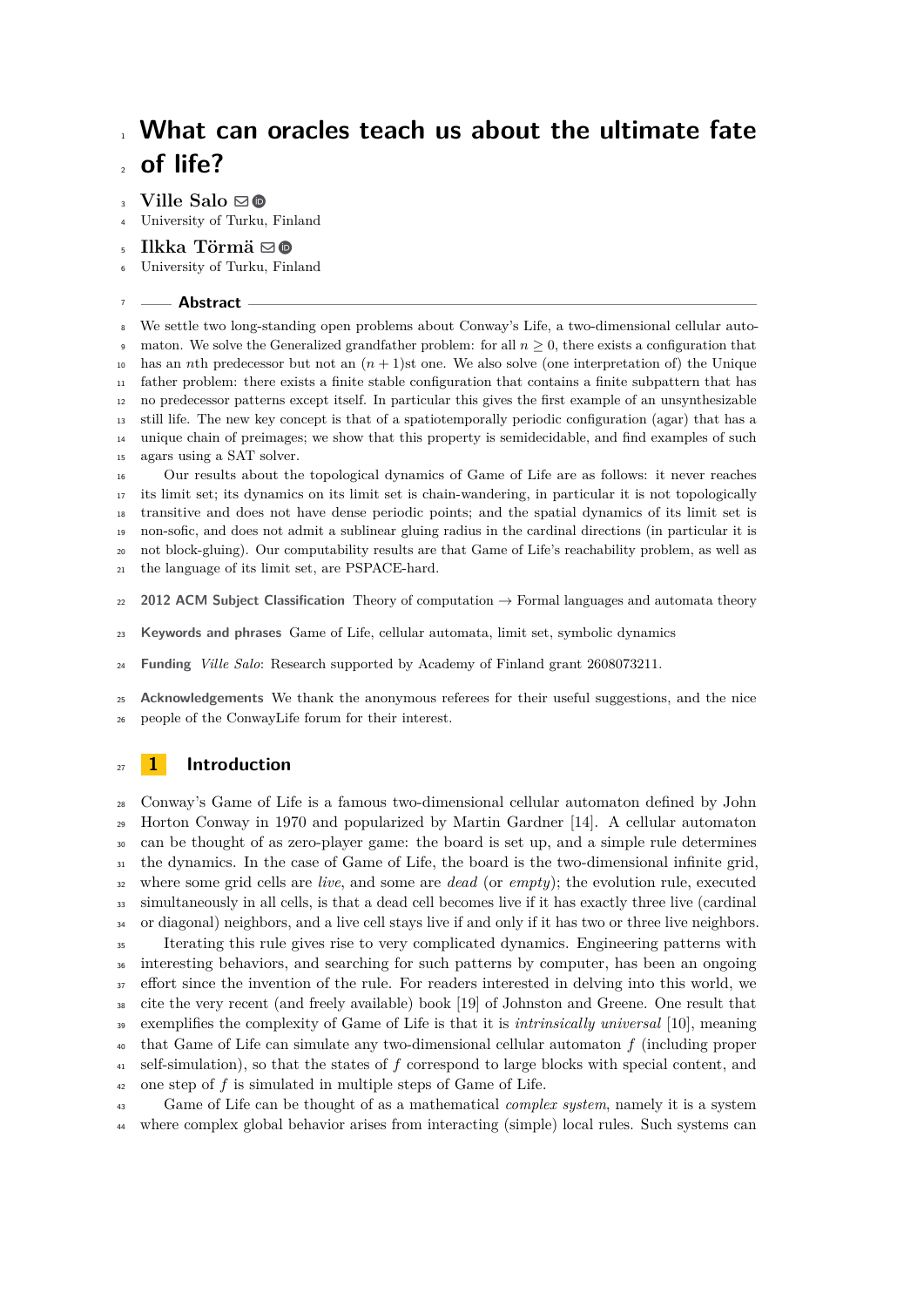be notoriously difficult to study. We can often use computer simulations to make empirical observations about typical and eventual behavior, but it can be very difficult to actually prove that a particular behavior persists on larger scales (even if it seems like its failure would require a massive conspiracy). Usually one can only successfully analyze systems that are very simple [\[13\]](#page-19-2), or their behavior simulates a phenomenon that is mathematically well-understood, say of an algebraic [\[8\]](#page-18-1) or number theoretic [\[20\]](#page-19-3) nature, or the systems are specifically constructed for some purpose [\[23\]](#page-19-4). Due to intrinsic universality, it seems unlikely that Game of Life fits in any of these classes.

 Indeed, for Game of Life, despite decades of study by enthusiasts, almost no non-trivial <sup>54</sup> mathematical results exist that state limitations on its eventual behavior. In other words, as a dynamical system, we know very little about it. From computer simulations, one can conclude that Game of Life is highly "chaotic", and one can make educated guesses about things like the typical population density after a large number of iterations; however, it is very hard to make such claims rigorous. Rigorous results about Game of Life do exist, but they concern mostly the behavior of Game of Life on nice configurations (the engineering feats discussed above are of this type), and no known pattern behaves predictably in a general context; alternatively, they deal with one-step or static behavior [\[12\]](#page-18-2).

 In this paper, we study Game of Life through its *agars*, which are the Game of Life community's term for spatiotemporally periodic points. More specifically, we observe that a simple algorithm (essentially Wang's partial algorithm from [\[32\]](#page-19-5)) can be used to find all agars with small enough periodicity parameters that have a unique chain of predecessors. We then study finite patches of these agars, and find some with interesting backwards forcing properties. Namely, these patterns behave deterministically in the (a priori nondeterministic) backwards dynamics of Game of Life. This intuitively allows us to study the "last iterations" of Game of Life (after an unknown number of steps), and leads to a wealth of results about how Game of Life behaves "in the limit".

 One practical difficulty is that the algorithm we use is not of the usual kind, but rather  $\mu$  it is in the class FP<sup>NP</sup> of problems that are solvable in polynomial time with an NP oracle. Throughout this work, modern SAT solvers have constantly impressed and even humbled us  $\gamma$ <sup>4</sup> by how freely they can be used as such oracles.<sup>[1](#page-1-0)</sup> While their role is not very explicit in the final write-up of the paper, this work would not have been possible without them.

 We do not expect the method of studying the eventual dynamics through self-enforcing  $\pi$  patterns to be specific to Game of Life. Indeed, one can apply it directly to any cellular automaton rule (with any number of dimensions), and the idea can presumably be adapted to other systems as well. The reason we study a single example cellular automaton is that the results require us to find a "witness", usually a self-enforcing agar, and there is no *a priori* bound on how long this pattern-crunching will take – or whether it will succeed at  $\text{all}$  – for a particular rule. A single agar also tends to only work for a single rule or trivial <sup>83</sup> modifications thereof. The choice of precisely Game of Life as the example rule to study <sup>84</sup> is not mathematically motivated, it is simply a well-known simple rule that has already been studied extensively. Some of our programs are available on GitHub at [\[30\]](#page-19-6), for readers interested in trying the methods out on other rules.

<span id="page-1-0"></span> For example, in our experience, general-purpose constraint-solvers and our own CA-specific solvers often fail even on the basic problem of finding a Game of Life preimage, while SAT solvers happily tell us, say, whether a preimage exists with particular constraints, and can find preimages for higher powers of Life.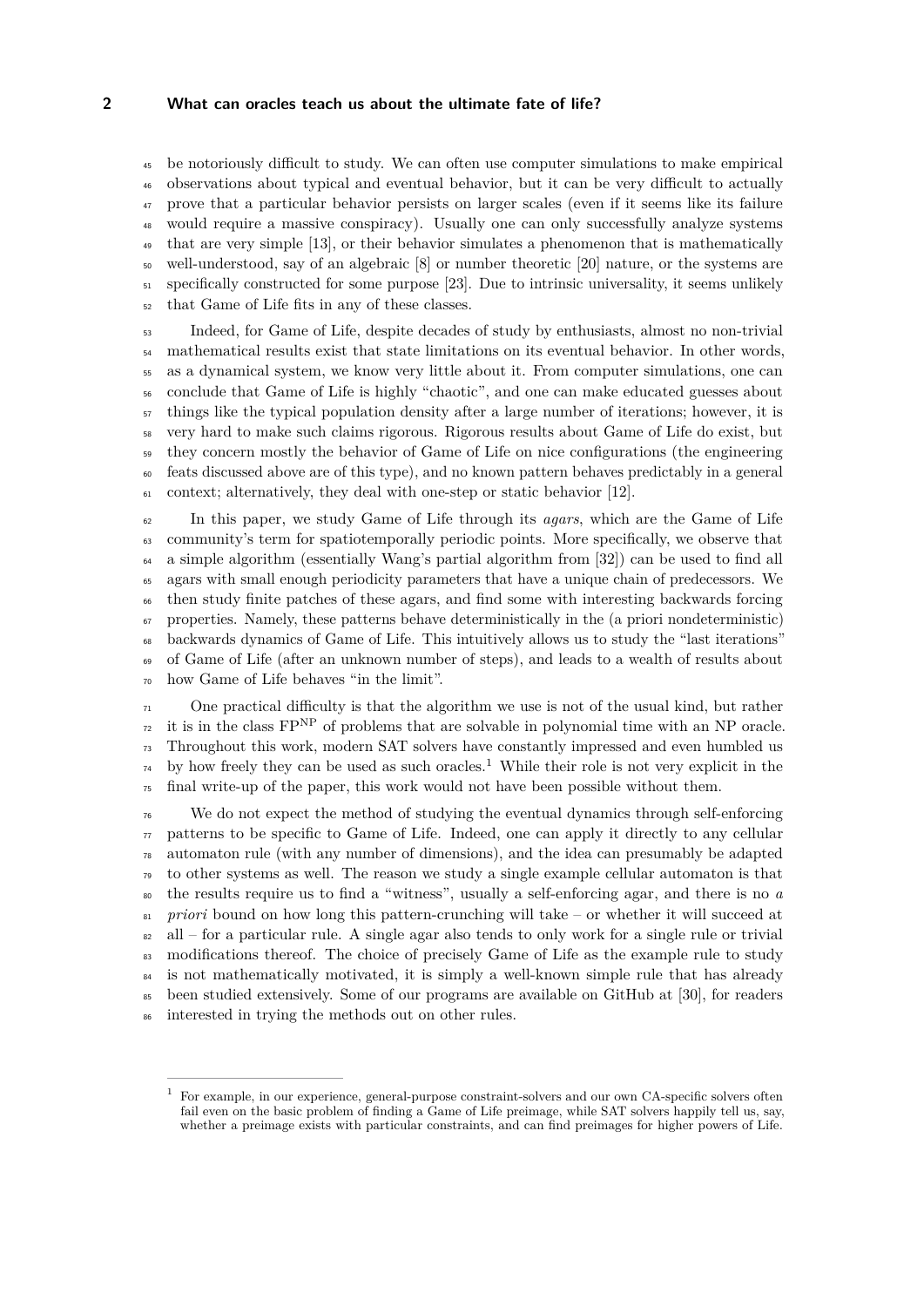# <sup>87</sup> **1.1 The protagonists**

<span id="page-2-0"></span>

**Figure 1** Patches of the agars. A 3-by-3 grid of the repeating patterns is shown for each. Cyan cells are live.

<sup>88</sup> We begin with a brief discussion of the agars that we use to prove our results. These will <sup>89</sup> be explained in more detail in separate sections.

<sup>90</sup> Figure [1a](#page-2-0) shows the pattern we call köynnös<sup>[2](#page-2-1)</sup>. The infinite agar obtained by repeating this <sup>91</sup> pattern infinitely in each direction has no preimage other than itself; we say it is *self-enforcing*. 92 Up to symmetries there are exactly 11 self-enforcing agars of size  $6 \times 3$ . Köynnös has the <sup>93</sup> special property that it is impossible to stabilize a finite difference to this configuration: <sup>94</sup> if one modifies the agar in finitely many cells, the difference spreads at the speed of light <sup>95</sup> (one column of cells per time step, which is the maximal speed at which information can be <sup>96</sup> transmitted by Game of Life). We say it *cannot be stabilized from the inside*.

 $\mathcal{F}_9$  Figure [1b](#page-2-0) shows the pattern we call kynnös<sup>[3](#page-2-2)</sup>. The corresponding infinite agar is again 98 self-enforcing. Up to symmetries there are at least 52 self-enforcing agars of size  $6 \times 6$  (we were unable to finish the search, so it is possible that more exist). Kynnös has two special properties. First, it contains a finite patch such that if a configuration has this patch in its image, then the configuration already had that patch in place, i.e. one cannot synthesize it from any other patch. Second, unlike köynnös, it can be stabilized from the inside.

103 Figure [1c](#page-2-0) shows the pattern we call marching band<sup>[4](#page-2-3)</sup>. This agar has temporal period two. Its most important property is that an infinite south half-plane of this pattern must shrink if there is a difference on its border, meaning that in the nondeterministic inverse dynamics of Game of Life, an infinite south half-plane of this pattern "marches" to the north.

107 To find the marching band, we searched through all  $w \times h$ -patterns such that the 108 corresponding agar with periods  $(w, 0)$  and  $(0, h)$  is temporally (exactly) *t*-periodic, for the 109 parameter range  $2 \leq w \leq 9$ ,  $2 \leq h \leq 5$ ,  $2 \leq t \leq 3$ . There were no self-enforcing agars with <sup>110</sup> temporal period 3 in this range, and there were exactly 14 self-enforcing agars with period 2. <sup>111</sup> The marching band is the only one that has the marching property in any direction.

# <sup>112</sup> **1.2 Results**

113 Denote by  $g: \{0,1\}^{\mathbb{Z}^2} \to \{0,1\}^{\mathbb{Z}^2}$  the Game of Life cellular automaton, where dead cells are  $_{114}$  represented by 0 and live cells by 1. In this section, we list all our new technical contributions

<span id="page-2-1"></span><sup>&</sup>lt;sup>2</sup> Finnish for vine.<br> $\frac{3}{5}$  Finnish for that

<span id="page-2-2"></span>Finnish for that which is tilled.

<span id="page-2-3"></span><sup>4</sup> English for marssiorkesteri.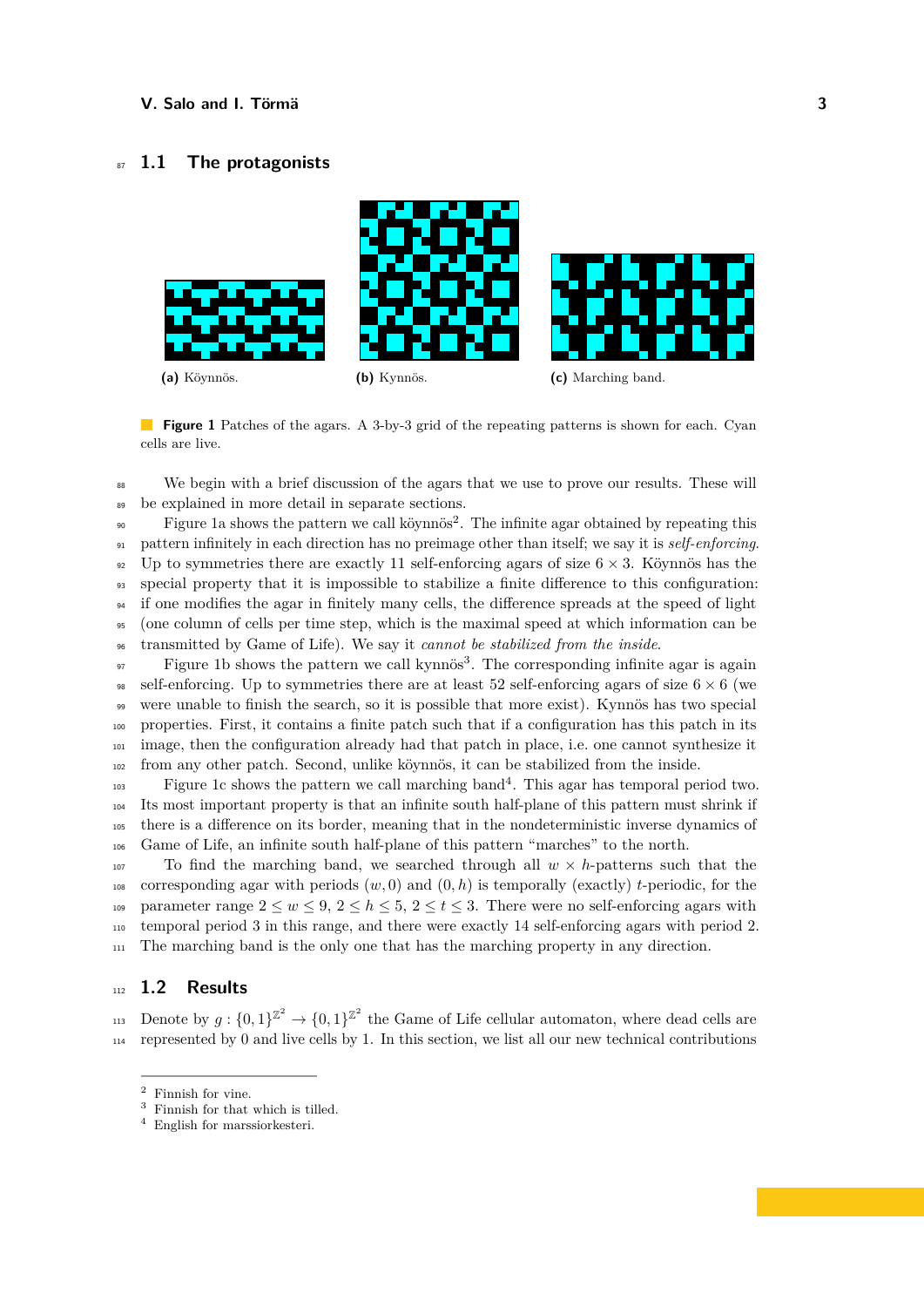<sup>115</sup> about *g*. The reader should consult Section [2](#page-5-0) for precise definitions of terms used in this 116 section. First, we solve the Generalized grandfather problem: for all  $n \geq 0$ , there exists a 117 configuration that has an *n*th predecessor but not an  $(n + 1)$ st one.

<span id="page-3-0"></span>▶ Theorem 1 (Generalized grandfather problem). For each  $n \geq 0$ , there exists  $x \in \{0,1\}^{\mathbb{Z}^2}$ 118  $u_1 = w$  *with*  $g^{-n}(x) \neq \emptyset$  and  $g^{-(n+1)}(x) = \emptyset$ .

120 The case of  $n = 0$  (that q is not surjective) was resolved by R. Banks in 1971, only a year after the introduction of Game of Life. Conway stated the Grandfather problem, namely the 122 case  $n = 1$  of the above, in 1972, and promised \$50 in the *Lifeline* newsletter [\[31\]](#page-19-7) for its solu-123 tion. This stayed open until 2016, when the cases  $n \in \{1, 2, 3\}$  were proved by the user mtve of the ConwayLife forum. We note (see Lemma [16](#page-9-0) for the proof) that while Theorem [1](#page-3-0) refers to infinite configurations, the analogous statements for finite patterns or finite-population configurations are equivalent to it. Cellular automata satisfying the conclusion of Theorem [1](#page-3-0) are sometimes called "unstable" [\[24\]](#page-19-8), though we avoid this terminology here, as "stable" has another meaning in Game of Life jargon.

<sup>129</sup> More specifically, we prove the following two results, which strengthen Theorem [1](#page-3-0) in <sup>130</sup> different directions. The first result is proved using köynnös and is based on the fact it cannot be stabilized from the inside. The notation  $g^{-n}(p)$  for a finite pattern *p* of shape  $D \subset \mathbb{Z}^2$  stands for the set of patterns of shape  $D + (-n, n]^2$  that evolve into *p* in *n* steps.

<span id="page-3-2"></span>133 **I Theorem 1.1.** *There exists a polynomial time algorithm that, given*  $n \geq 0$  *in unary, produces a finite pattern*  $p$  *with*  $g^{-n}(p) \neq \emptyset$  *and*  $g^{-(n+1)}(p) = \emptyset$ *.* 

<span id="page-3-1"></span><sup>135</sup> The algorithm is very simple: change the value of one cell in the agar, apply the Game of 136 Life rule *n* times, and pick the central  $[-30 - 6n, 30 + 6n] \times [-27 - 8n, 27 + 8n]$ -patch of the 137 resulting configuration as p. An example with  $n = 28$  $n = 28$  $n = 28$  is shown in Figure 2 (with insufficient <sup>138</sup> padding: the periodic background should extend 164 cells further to the left and right, and <sup>139</sup> 220 cells up and down).



**Figure 2** A "level-29 orphan" obtained by perturbing köynnös: these angry deities could be found 28 seconds after the Big Bang, then went extinct.

<span id="page-3-3"></span><sup>140</sup> The second result is proved using kynnös, and is based on the facts that kynnös admits a <sup>141</sup> self-enforcing patch and that it can be stabilized from the inside. The following was first <sup>142</sup> pointed out by Adam Goucher [\[16\]](#page-19-9).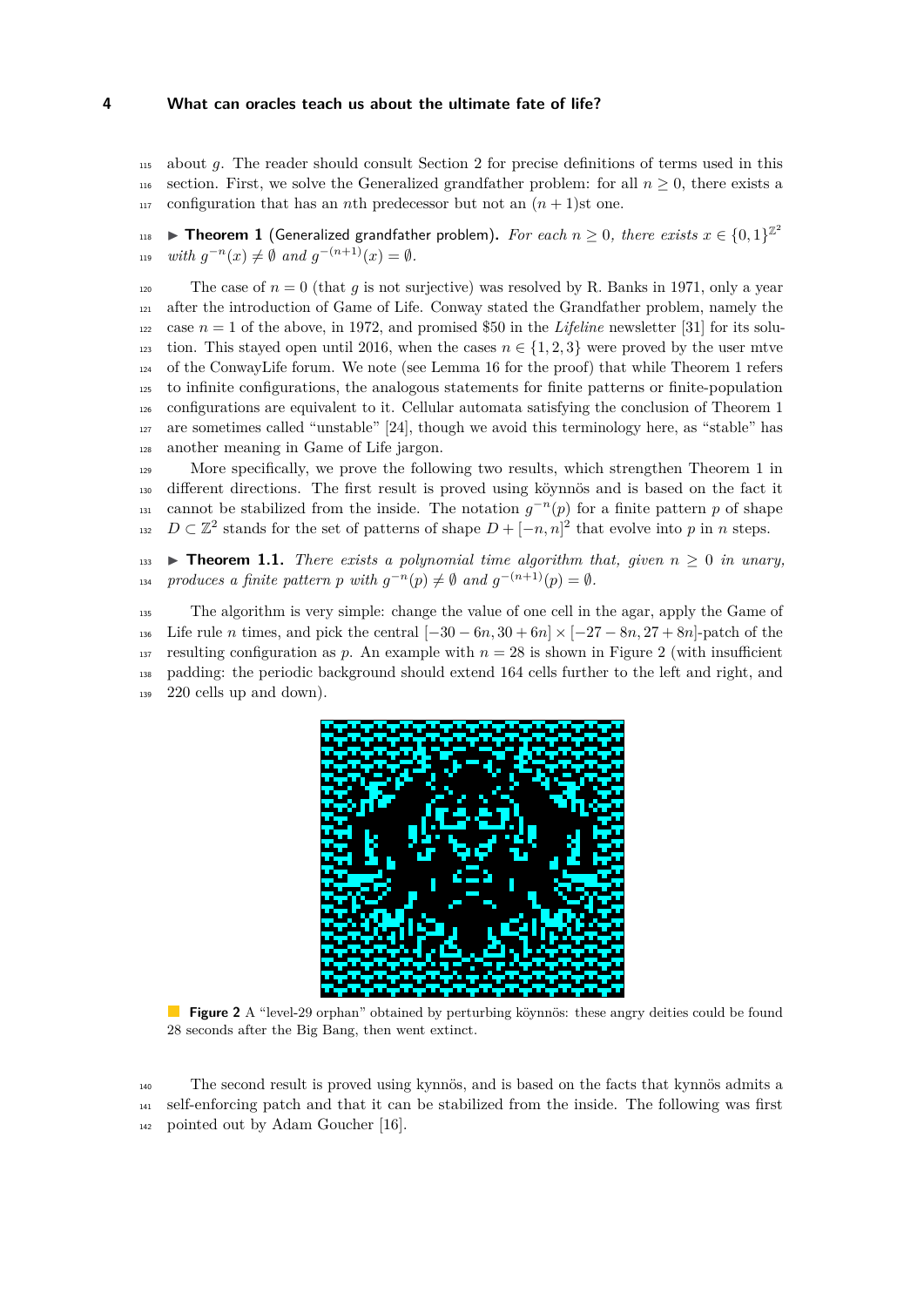143 **I Theorem 1.2.** For any large enough *n*, there exists an  $n \times n$  pattern which appears *in the kth image of Game of Life, but does not appear in its* (*k* + 1)*st image, where*  $2^{n^2/368 - O(n)} \leq k \leq 2^{n^2}.$ 

 This is (up to a suitable equivalence relation) the optimally slow growth rate for higher level orphans. The same idea can be used to obtain the following results about the limit set of Game of Life. Also called the eventual image, it is the set of configurations with arbitrarily long chains of predecessors. The language of the limit set refers to the set of finite patterns occurring in it.

## <span id="page-4-2"></span> $_{151}$   $\triangleright$  **Theorem 2.** *The limit set of Game of Life has PSPACE-hard language.*

 The language might well be much harder. Even for one-dimensional cellular automata it <sup>153</sup> can be  $\Pi_1^0$ -complete [\[6,](#page-18-3) [18\]](#page-19-10); we do not know if Game of Life reaches this upper bound.

 We also obtain information about the symbolic dynamical nature of the limit set. A set of configurations is sofic if it can be defined by Wang tiles, or squares with colored edges: <sup>156</sup> in a valid tiling of  $\mathbb{Z}^2$ , colors of adjacent edges are required to match, and the tiles can additionally be marked with 0 and 1 to project each valid tiling to a binary configuration. The set of those projections is called a sofic shift. Sofic systems form a large and varied class of subshifts, for example their one-dimensional projections can be essentially arbitrary (subject only to an obvious computability condition) [\[11,](#page-18-4) [1\]](#page-18-5). We show that the limit set of Game of Life cannot be defined by a tile set in this way.

## <span id="page-4-3"></span> $_{162}$   $\triangleright$  **Theorem 3.** *The limit set of Game of Life is not sofic.*

 Besides illuminating the iterated images of Game of Life and its limit set, the self-enforcing kynnös patch itself solves a second open problem, namely the Unique father problem stated by John Conway in [\[31,](#page-19-7) [5\]](#page-18-6): is there a still life (a finite-population configuration that is a fixed point of *g*) whose only predecessor is itself, "with some fading junk some distance away not being counted"? We solve one interpretation of this problem.

<span id="page-4-0"></span>**I Theorem 4** (Unique father problem). There exists a finite still life configuration x that *contains a finite subpattern p such that every preimage of x also has subpattern p.*

 One can also imagine stronger variants of the Unique father problem: for example, we could require p to contain all live cells of x, or all cells in their convex hull. These stay open. Theorem [4](#page-4-0) also tells us something about the dynamics of Game of Life *restricted to* its limit set, i.e. its limit dynamics. The chain-wandering property essentially means that there is a finite pattern that occurs in the limit set of Game of Life, but never returns to itself under the dynamics no matter how we fill the surrounding infinite plane. In fact, we are even allowed to completely rewrite the entire configuration on every step, apart from the domain of the pattern.

## <span id="page-4-1"></span> $_{178}$   $\triangleright$  **Theorem 5.** *Game of Life is chain-wandering on its limit set.*

<span id="page-4-4"></span> Much is known about the kinds of things that can happen in Game of Life orbits, in particular it is well known that Game of Life is computationally universal and can simulate any cellular automaton. Nevertheless, to our knowledge all existing methods of simulating unbounded computation require the rest of the configuration to be empty (or at least stay out of the way). With our methods, we can enforce computations in a finite region (conditioned on its end state) even when it is completed into an infinite configuration by an adversary.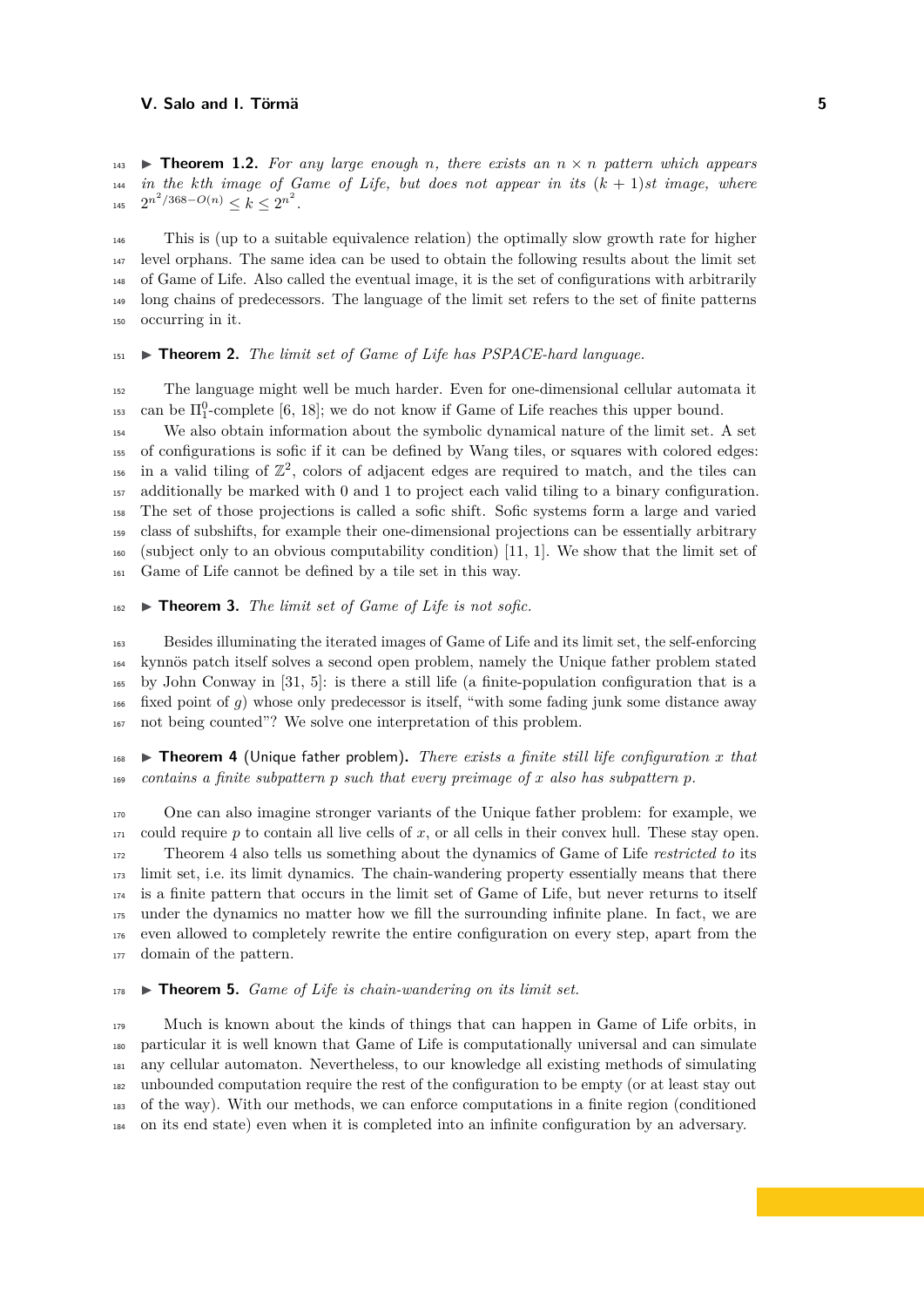<sup>185</sup> I **Theorem 6.** *The reachability problem of Game of Life is PSPACE-hard, i.e. given two finite patterns*  $p, q \in \{0, 1\}^D$  whose domain  $D$  has polynomial extent, it is PSPACE-hard to *tell whether there exists a configuration x with*  $x|D = p$  *and*  $g<sup>n</sup>(x)|D = q$  *for some*  $n \ge 0$ *.* 

 Finally, the properties of the marching band's backwards dynamics imply that the limit 189 set contains patterns that cannot be "glued" together too close: there are two  $n \times n$  patterns such that no configuration of the limit set contains both of them separated by a distance less than *n/*15.

<span id="page-5-1"></span>**Theorem 7.** For all large enough *n* there exist patterns  $p, q \in \{0, 1\}^{[0,n-1]^2}$  such that p 193 *and q appear in the limit set, but*  $p \sqcup \sigma_{(0, \lfloor n/15 \rfloor)}(q)$  *does not.* 

<sup>194</sup> I **Corollary 8.** *The limit set of Game of Life is not block-gluing (thus has none of the gluing* <sup>195</sup> *properties listed in [\[4\]](#page-18-7)).*

# <sup>196</sup> **1.3 Programs**

 Some of the programs we used can be found on GitHub at [\[30\]](#page-19-6). We have included Python scripts enumerating self-enforcing agars, and scripts checking the claimed properties of our three agars. In particular one can find implementations of Algorithms [1](#page-8-0) and [2.](#page-10-0) The scripts use the PySAT [\[28\]](#page-19-11) library to call the Minisat [\[26\]](#page-19-12) SAT solver (the library supports many other solvers as well).

## <span id="page-5-0"></span><sup>202</sup> **2 Definitions**

<sup>203</sup> Our intervals are discrete. To simplify formulas, we denote by

$$
e^{204} \qquad \begin{bmatrix} a & b & c & d \\ e & f & g & h \end{bmatrix} = ([-a, b] \times [-c, d]) \setminus ([-e, f] \times [-g, h])
$$

<sup>205</sup> a rectangular discrete annulus when the second rectangle fits fully inside the first, that is,  $206$  −*a* ≤ −*e* ≤ *f* ≤ *b* and −*c* ≤ −*g* ≤ *h* ≤ *d*.

<sup>207</sup> We assume some familiarity with topological and symbolic dynamics and give only brief <sup>208</sup> definitions, see e.g. [\[22\]](#page-19-13) for a basic reference. We denote by *S* a finite *alphabet*. A *configuration*  $A_{209}$  or *point* is an element of  $S^{\mathbb{Z}^d}$ . More generally, a *pattern* (or sometimes *patch* in more informal contexts) is a function  $p: \text{dom}(p) \to S$ , where  $\text{dom}(p) \subset \mathbb{Z}^d$  is the *domain* of  $p$ . If  $S \subset \mathbb{N}$ , then by  $\sum p$  we denote the sum  $\sum_{\vec{v} \in \text{dom}(p)} p(\vec{v})$ . For  $\vec{v} \in \mathbb{Z}^d$ , a pattern *p* and  $D \subset \mathbb{Z}^d$ , we 212 write  $q = p|D$  for the restriction dom $(q) = D \cap \text{dom}(p), q(\vec{v}) = p(\vec{v})$ . A pattern is *finite* if its <sup>213</sup> domain is, and a configuration is *finite* if its sum as a pattern is finite. If *p, q* are patterns with <sup>214</sup> disjoint domains, define *p*t*q* = *r* by dom(*r*) = dom(*p*)∪dom(*q*)*, r*|dom(*p*) = *p, r*|dom(*q*) = *q*. <sup>215</sup> The *extent* of a pattern is the minimal hypercube containing the origin and its domain. For 216 two patterns, write eq(*q*, *q*') for the set of vectors  $\vec{v} \in \text{dom}(q) \cap \text{dom}(q')$  such that  $q(\vec{v}) = q'(\vec{v})$ , and diff $(q, q')$  for those that satisfy  $q(\vec{v}) \neq q'(\vec{v})$ . For computer science purposes, we note <sup>218</sup> that patterns with polynomial extent have an efficient encoding as binary strings.

The *full shift* is the set of all configurations  $S^{\mathbb{Z}^d}$  with the product topology (where *S* 220 has the discrete topology), under the action of  $\mathbb{Z}^d$  by homeomorphisms  $\sigma_{\vec{v}}(x)_{\vec{u}} = x_{\vec{v}+\vec{u}}$ 221 called *shifts*. We use the same formula to define  $\sigma_{\vec{v}}(p)$  for patterns *p* (of course shifting the  $z_{22}$  domain correspondingly). A pattern *p* defines a *cylinder*  $[p] = \{x \in S^{\mathbb{Z}^d} \mid x | \text{dom}(p) = p\}.$ <sup>223</sup> Cylinders defined by finite patterns are a base of the topology, and their finite unions are 224 exactly the clopen sets. The *symbol partition* is the clopen partition  $\{[s] | s \in S\}$  where *s* is identified with the pattern  $p : {\vec{0}} \rightarrow S$  with  $p({\vec{0}}) = s$ . The space  $S^{\mathbb{Z}^d}$  is homeomorphic to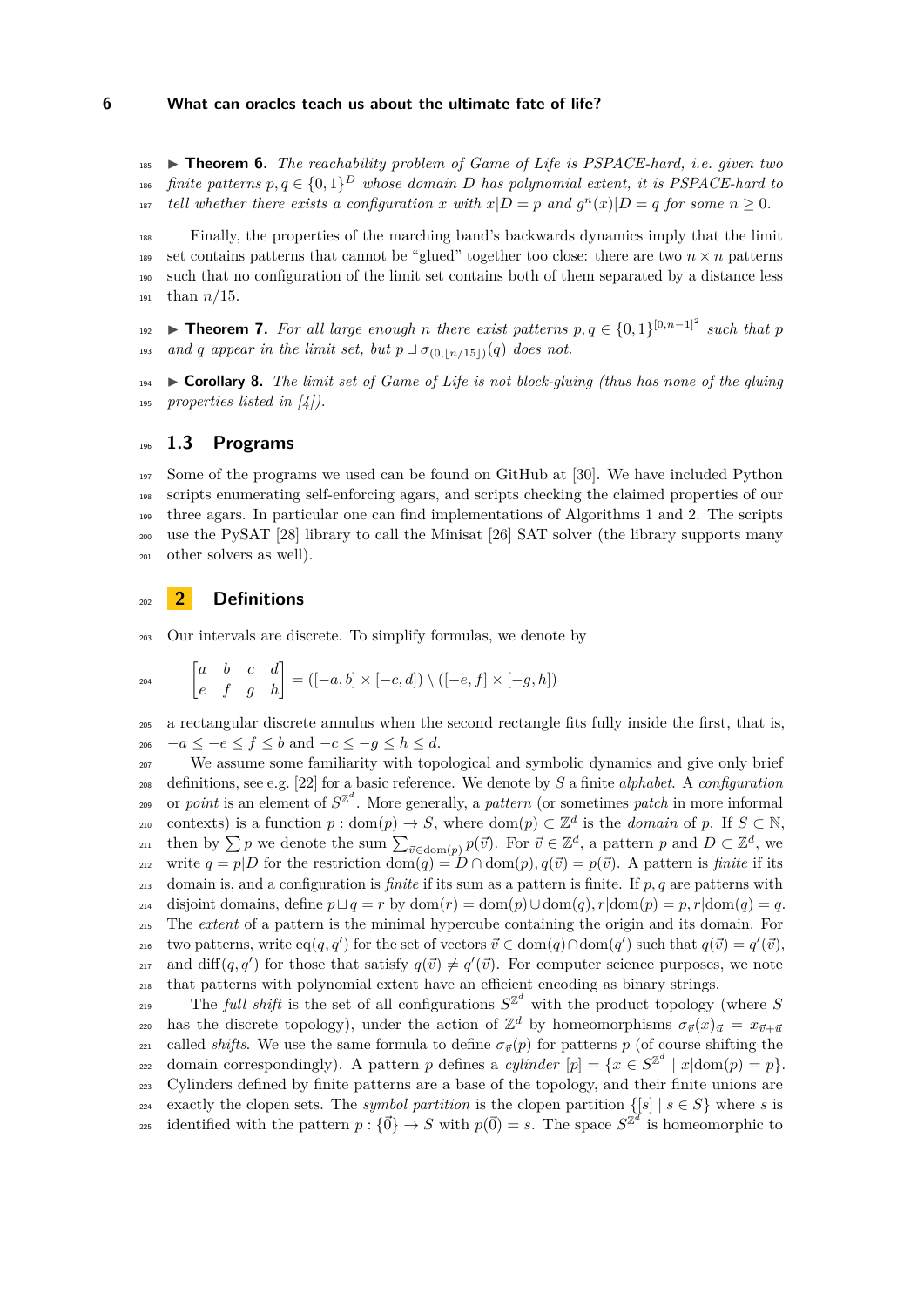the Cantor space, and is metrizable. One possible metric is dist:  $(S^{\mathbb{Z}^2})^2 \to \mathbb{R}$ , dist $(x, y) =$  $_{227}$   $2^{-\sup\{n \ | \ x|[-n,n]\times[-n,n]=y|[-n,n]\times[-n,n]\}}$  with  $2^{-\infty}=0$ .

228 A *cellular automaton* (or *CA*) is a continuous self-map  $f: S^{\mathbb{Z}^d} \to S^{\mathbb{Z}^d}$  that commutes with the shifts. The *neighborhood* is a set  $N \subset \mathbb{Z}^d$  such that  $f(x)_{\vec{0}}$  is determined by  $x|N$ ; a <sup>230</sup> finite neighborhood always exists by the Curtis-Hedlund-Lyndon theorem [\[17\]](#page-19-14). It is easy to <sup>231</sup> show that there is always a unique *minimal neighborhood* under inclusion. A state  $0 \in S$ is *quiescent* if  $f(0^{\mathbb{Z}^d}) = 0^{\mathbb{Z}^d}$ . A *subshift* is a closed subset *X* of  $S^{\mathbb{Z}^d}$  invariant under shifts. 233 Its *language* is the set of finite patterns *p* such that  $[p] \cap X \neq \emptyset$ , and we say these patterns <sup>234</sup> appear or *occur* in the subshift. Patterns that do not appear in  $f(S^{\mathbb{Z}^d})$  are usually called *orphans*. We say *p* is a *level-n orphan* if it appears in  $f^{n-1}(S^{\mathbb{Z}^d})$  but not in  $f^n(S^{\mathbb{Z}^d})$  (so the usual orphans are level-1). The *limit set* of a cellular automaton  $f$  is  $\Omega(f) = \bigcap_n f^n(S^{\mathbb{Z}^d})$ . It  $\sigma_{37}$  is a subshift invariant under f. A *subshift of finite type* is a subshift of the form  $\bigcap \sigma_{\vec{v}}(C)$ <sup>238</sup> where *C* is clopen. A *sofic shift* is a subshift which is the image of a subshift of finite type <sup>239</sup> under a shift-commuting continuous function.

<sup>240</sup> We are mainly interested in  $d = 2$ ,  $S = \{0, 1\}$ , and the *Game of Life* cellular automaton 241  $g: \{0,1\}^{\mathbb{Z}^2} \to \{0,1\}^{\mathbb{Z}^2}$  defined by

$$
g(x)_{\vec{v}} = 1 \iff (x_{\vec{v}} = 0 \land \sum (x|\vec{v} + K) = 3)
$$
  

$$
\lor (x_{\vec{v}} = 1 \land \sum (x|\vec{v} + K) \in \{2, 3\}),
$$

245 where  $K = [-1, 1]^2 \setminus \{(0, 0)\}.$ 

A *fixed point* (of a CA *f*) is  $x \in S^{\mathbb{Z}^d}$  such that  $f(x) = x$ . In the context of Game of <sup>247</sup> Life these are also called *stable configurations* or *still lifes*. *Spatial* and *temporal* generally <sup>248</sup> refer respectively to the  $\mathbb{Z}^d$ -action of shifts and the action of a CA. In particular a *spatially periodic point* is a configuration  $x \in S^{\mathbb{Z}^d}$  which has a finite orbit under the shift dynamics, and *temporal periodicity* means  $f^{n}(x) = x$  for some  $n \ge 1$ . Spatiotemporal periodicity means <sup>251</sup> that both hold; in the Game of Life context spatiotemporal points are also called *agars*.

252 If  $f: X \to X$  is a continuous function, an  $\epsilon$ -chain from x to y is  $x = x_0, x_1, \ldots, x_k = y$ <sup>253</sup> with  $k \geq 1$  such that  $dist(f(x_i), x_{i+1}) < \epsilon$  for  $0 \leq i < k$ . We say *f* is *chain-nonwandering* if 254 for all  $\epsilon > 0$  and  $x \in X$  there is an  $\epsilon$ -chain from x to itself; otherwise f is *chain-wandering*. <sup>255</sup> (In the literature, chain-nonwandering is more commonly known as chain-recurrence, but <sup>256</sup> both terms are logical.) We say *f* is *topologically transitive* if for all nonempty open sets 257 *U, V* we have  $f^{n}(U) \cap V \neq \emptyset$  for some *n*. It is *sensitive* (to initial conditions) if there exists 258  $\epsilon > 0$  such that for all  $x \in X$  and  $\delta > 0$  there exists  $y \in X$  with  $dist(x, y) < \delta$  and  $n \in \mathbb{N}$ such that dist( $f^{n}(x)$ ,  $f^{n}(y)$ )  $\geq \epsilon$ . We say *f* has *dense periodic points* if its set of temporally <sup>260</sup> periodic points is dense.

# <sup>261</sup> **3 Proofs**

<sup>262</sup> We begin by introducing a formalism for forced cells in the preimages of a given pattern or <sup>263</sup> configuration. The general topological idea is the following: if we have a zero-dimensional  $264$  space *X* and a family of closed sets *I* which is closed under arbitrary intersections and contains the empty set, then to any continuous  $f: X \to X$  we can associate a map  $\hat{f}: \mathcal{I} \to \mathcal{I}$ <sup>266</sup> by

<span id="page-6-0"></span>
$$
\hat{f}(A) = \bigcap \{ B \in \mathcal{I} \mid f^{-1}(A) \subset B \}. \tag{1}
$$

<sup>268</sup> We call this the *dual map* of *f* with respect to I.

In our situation,  $X = S^{\mathbb{Z}^d}$  and  $f : S^{\mathbb{Z}^d} \to S^{\mathbb{Z}^d}$  is a cellular automaton. We define three <sup>270</sup> families of subsets of  $S^{\mathbb{Z}^d}$ :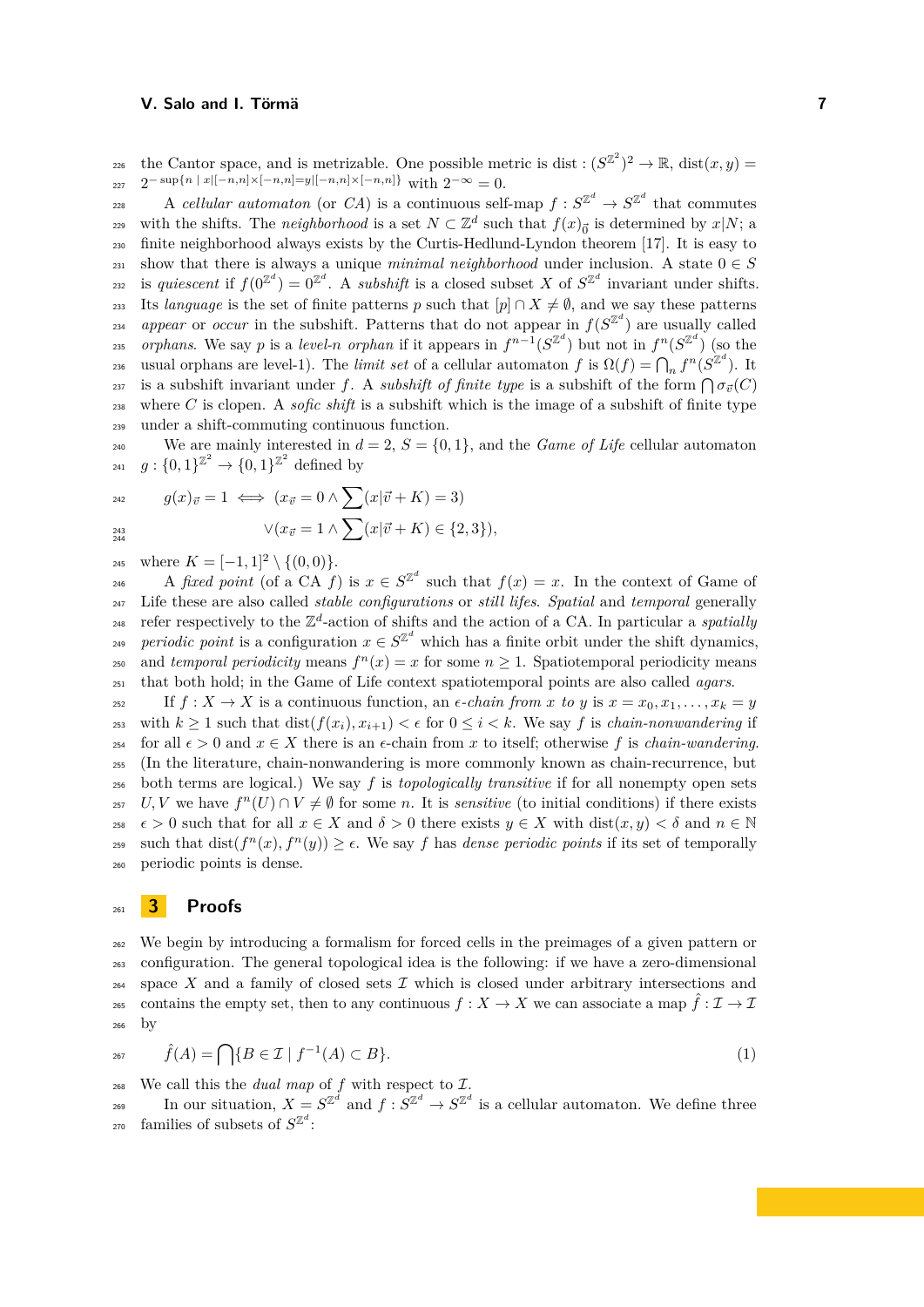$\mathcal{I}$  consists of the cylinders  $[p] \subset S^{\mathbb{Z}^d}$  defined by all patterns *p*, plus the empty set  $\emptyset$ , which we denote by  $\top$ . The entire space  $S^{\mathbb{Z}^d}$ , which is the cylinder of the empty pattern, is  $273$  denoted by  $\perp$ .

- $274$  **■**  $\mathcal{F} \subset \mathcal{I}$  consists of all cylinders [p] defined by finite patterns p.
- $\mathcal{C}$  ⊂ *I* consists of the singletons  $[x] = \{x\}$  for full configurations  $x \in S^{\mathbb{Z}^d}$ .

276 Note that  $\mathcal{F} \cap \mathcal{C} = \emptyset$ . The family  $\mathcal{F}$  is naturally stratified into finite subsets  $\mathcal{F}_M = \{ [p] \mid$  $p \in S^M$ , where  $M \subset \mathbb{Z}^d$  ranges over finite sets. For a cylinder  $[p] \in \mathcal{I}$ , equation [\(1\)](#page-6-0) defines  $\hat{f}([p]) \in \mathcal{I}$  as the cylinder [q], where q contains exactly those cells whose values are the same

 $\hat{f}$  in all *f*-preimages of *p*, or  $\top$  if *p* has no *f*-preimages (i.e. is an orphan). Also,  $\hat{f}(\top) = \top$ .

**Example 9.** Consider  $S = \{0, 1, 2\}$  and the cellular automaton  $f : S^{\mathbb{Z}} \to S^{\mathbb{Z}}$  defined by

$$
f(x)_0 = \begin{cases} 2, & \text{if } x_0 = 2, \\ \min(x_0, x_1), & \text{otherwise.} \end{cases}
$$

<sup>282</sup> The minimal neighborhood of *f* is  $N = \{0, 1\}$ . The pattern  $p = 002$  of domain  $\{0, 1, 2\}$  $_{283}$  has preimages  $f^{-1}(p) = \{0020, 0021, 0022, 1020, 1021, 1022\}$  of domain  $\{0, 1, 2, 3\}$ . Thus  $\hat{f}([p]) = [q]$ , where  $q = 02$  has domain  $\{1, 2\}$ , since the values of these cells are the same in all preimages. The pattern  $p' = 102$  has no preimages, so  $\hat{f}([p']) = \top$ .

286 We define a partial order on  $\mathcal I$  by  $[p] \leq [q]$  whenever  $[q] \subset [p]$ , and  $\alpha \leq \top$  for all  $\alpha \in \mathcal I$ . 287 The intuition is that  $[p] \leq [q]$  corresponds to the pattern q specifying more cells than p, and <sup>288</sup> thus containing more information. As the empty set  $\top$  in a sense specifies the maximal 289 amount of information – a contradiction – it is the largest element. Note that  $\mathcal C$  consists of 290 the maximal elements of  $\mathcal{I} \setminus \{\top\}.$ 

291 We give *I* the topology with basis sets  $U_p = {\alpha \in I \mid [p] \leq \alpha}$  for  $[p] \in \mathcal{F}$  as well as  $\{\top\},$ <sup>292</sup> making  $\top$  an isolated point. This space is not Hausdorff  $(T_2)$ , indeed it only satisfies the  $_{293}$  Kolmogorov  $(T_0)$  separation axiom. The induced topology on C is the standard compact 294 Cantor topology, and F is a dense subset of  $\mathcal{I}\setminus\{\top\}$ . Every nonempty open set contains  $\top$ : <sup>295</sup> "the contradiction is dense".

## <span id="page-7-0"></span> $\text{296}$  ► Lemma 10. *The dual map*  $\hat{f}$  :  $\mathcal{I}$  →  $\mathcal{I}$  *is continuous.*

<sup>297</sup> We are simply saying that if a (possibly infinite) pattern forces some particular value in <sup>298</sup> some cell in the preimage, then actually some finite patch already forces it. The proof is a <sup>299</sup> straightforward compactness argument.

**Proof.** Continuity at  $\top$  is obvious. We show continuity at a cylinder  $[p] \in \mathcal{I}$ . Suppose first <sup>301</sup> that  $\hat{f}([p]) = [q]$ , and let  $[r] \in \mathcal{F}$  be such that  $[q] \in U_r$ . This means that p forces the pattern *q* in its *f*-preimages, and *r* is a finite subpattern of *q*. There exists a finite subpattern *s* of *p* that forces *r*, for otherwise we could take larger and larger subpatterns of *p* along with two preimages that disagree on dom(*r*), and in the limit obtain two preimages of *p* that disagree  $\sum_{s=1}^{305}$  on dom(*r*). Hence  $\tilde{f}(U_s) \subset U_r$ .

Suppose then that  $\hat{f}([p]) = \top$ , meaning that p is an orphan. It is well known that p contains a finite subpattern *r* that is also an orphan. Then  $\hat{f}(U_r) = {\top}$ .

<span id="page-7-1"></span>We list some other easy properties of  $\hat{f}$ . For  $\alpha, \beta \in \mathcal{I}$  write  $\alpha \parallel \beta$  for  $\alpha \cap \beta \neq \top$ . In the <sup>309</sup> case of cylinders, this means that the corresponding patterns agree on the intersection of  $\frac{1}{310}$  their domains. For a pattern *p*, write  $f(p)$  for the pattern obtained by applying the local rule  $_{311}$  of  $f$  (with the minimal neighborhood) in every position whose neighborhood is contained in <sup>312</sup> the domain of *p* (and only those positions are included in the domain of  $f(p)$ ). Note that 313 with this definition  $f([p]) \subset [f(p)]$ , and the inclusion may be strict.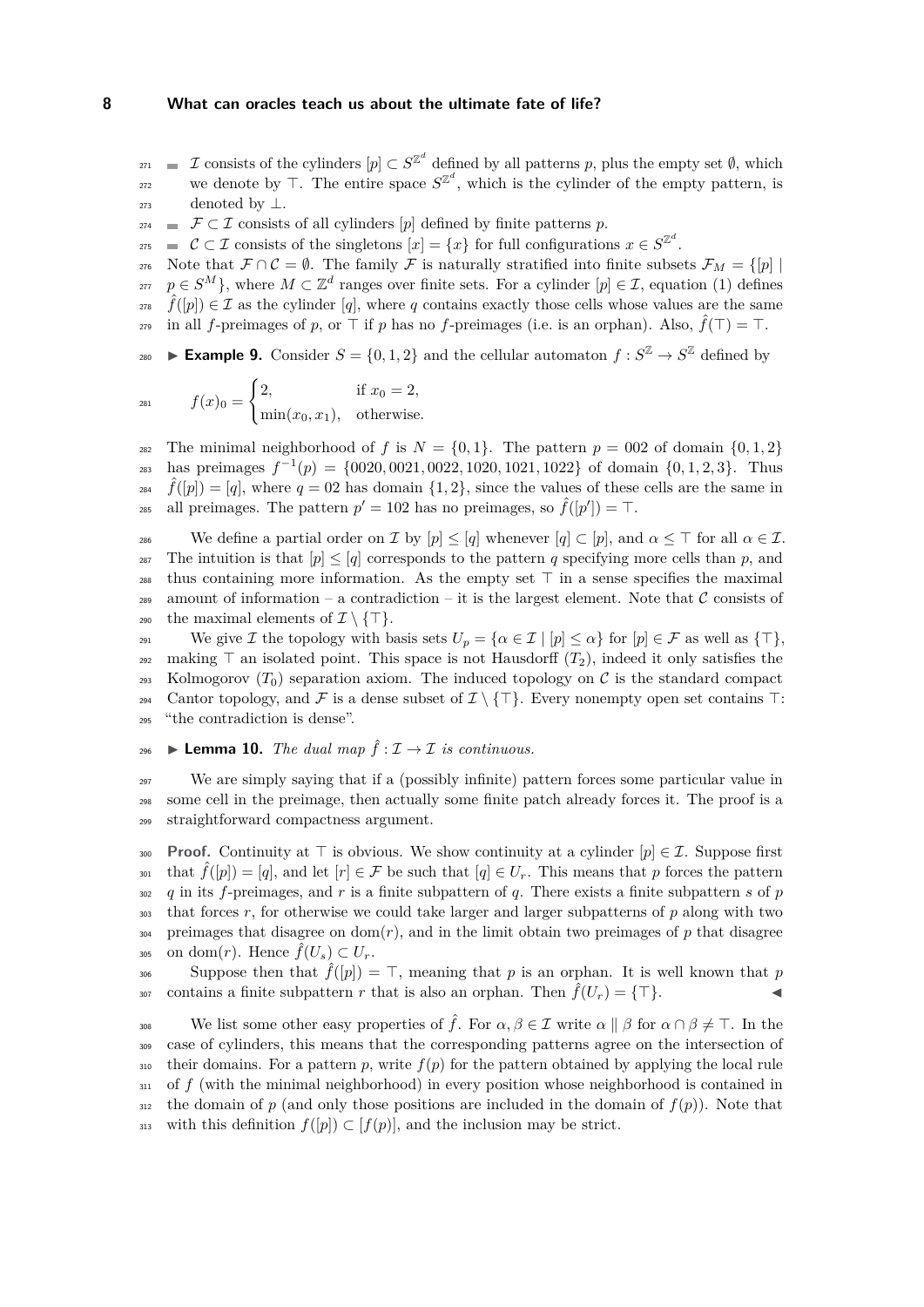- $\mathbf{I}$ **Example 11.**  $\mathcal{F} \cup \{\top\}$  is preserved under  $\hat{f}$ . Indeed, we have  $\hat{f}(\mathcal{F}_M) \subset \mathcal{F}_{M+N} \cup \{\top\}$
- <sup>315</sup> *where N is the minimal neighborhood of f.*
- $\hat{f}$  is monotone, i.e.  $\alpha \leq \beta$  implies  $\hat{f}(\alpha) \leq \hat{f}(\beta)$ .
- $\hat{f} \circ \hat{g} \leq \widehat{f \circ g}$  *pointwise.*

 $f(x) = \int f(x) \, dx \in \mathcal{I}$ ,  $\text{either } \hat{f}(\alpha) = \int f(x) \, dx \in \mathcal{I}$  *f*(*a*) = *[p]*  $\text{with } |f(p)| \leq \alpha$ ; *in particular*  $|f(p)| \cdot \alpha$  *in* <sup>319</sup> *the latter case.*

 $f(\sigma_{\vec{v}}(\alpha)) = \sigma_{\vec{v}}(\hat{f}(\alpha)).$ 

 $_{321}$  The next few results refer to  $FP^{NP}$ , the class of function problems solvable in deterministic polynomial time with the help of an oracle that can solve an NP decision problem in one step. Of course, the oracle can be invoked repeatedly to construct NP certificates in a polynomial number of steps. This class naturally captures the method of using SAT solvers as black boxes to compute preimages of finite patterns.

<span id="page-8-1"></span> $\bullet$  ► Lemma 12. *For a fixed CA f, given*  $p \in \mathcal{F}$ *, the image*  $\hat{f}([p])$  *can be computed in* FP<sup>NP</sup>. <sup>327</sup> *It remains computable if f is also given as input.*

**Proof.** Since  $\hat{f}(\mathcal{F}_M) \subset \mathcal{F}_{M+N}$ , we only need to determine which coordinates in  $M+N$  are  $329$  forced in preimages. This requires at most  $1 + |M + N|$  calls to an NP oracle: one to request 330 a preimage, and for each  $\vec{v} \in M + N$ , one to request a pair of preimages which differ at  $\vec{v}$ .

<sup>331</sup> The proof above is the easiest way to get the theoretical result, but for practical purposes we give Algorithm [1,](#page-8-0) which tends to find the  $\hat{f}$ -image much quicker (and is just as quick to <sup>333</sup> implement). It is written for an "incremental oracle", meaning we can only *add* constraints  $_{334}$  to it (represented by the set F) when we make a new query. In this case, we compute a  $\frac{335}{335}$  single f-preimage q of the input pattern p, and then compute additional preimages that <sup>336</sup> differ from *q* on progressively smaller sets of cells. Modern SAT solvers tend to support such 337 incremental access – of course, on the side of theory it is easy to see that the class  $FP<sup>NP</sup>$  is <sup>338</sup> the same whether or not queries are restricted to be incremental.

# <span id="page-8-0"></span>**Algorithm 1** Finding  $\hat{f}([p])$  for a finite pattern  $p \in S^M$ .

```
function \text{HATCA}(f, p)Let \mathcal{O} \leftarrow NP oracle.
     if \mathcal{O} finds a pattern q \in f^{-1}(p) then
         Let D \leftarrow M + N.
         Let F \leftarrow \{(q, D)\}.loop
              if \mathcal{O} finds a pattern q' \in f^{-1}(p) with q'|E \neq r|E for all (r, E) \in F then
                   Let D \leftarrow D \cap eq(q, q').Let F \leftarrow F \cup \{(q', D)\}\else
                  return q|D
    else
         return \top
```
<span id="page-8-2"></span><sup>339</sup> Our results rely on the existence of patterns *p* that force large patterns into their preimages, meaning that  $\hat{f}([p])$  is large in the sense of  $\leq$ . We say a pattern p is *self-enforcing* under <sup>341</sup> *f* if  $[p] \leq \hat{f}([p])$ . In a slight abuse of terminology, we also say that a temporally *t*-periodic configuration  $x \in S^{\mathbb{Z}^d}$  is *self-enforcing* if  $(f^t)([x]) = [x]$ . A self-enforcing agar is then a <sup>343</sup> spatially and temporally periodic configuration that has a unique chain of preimages.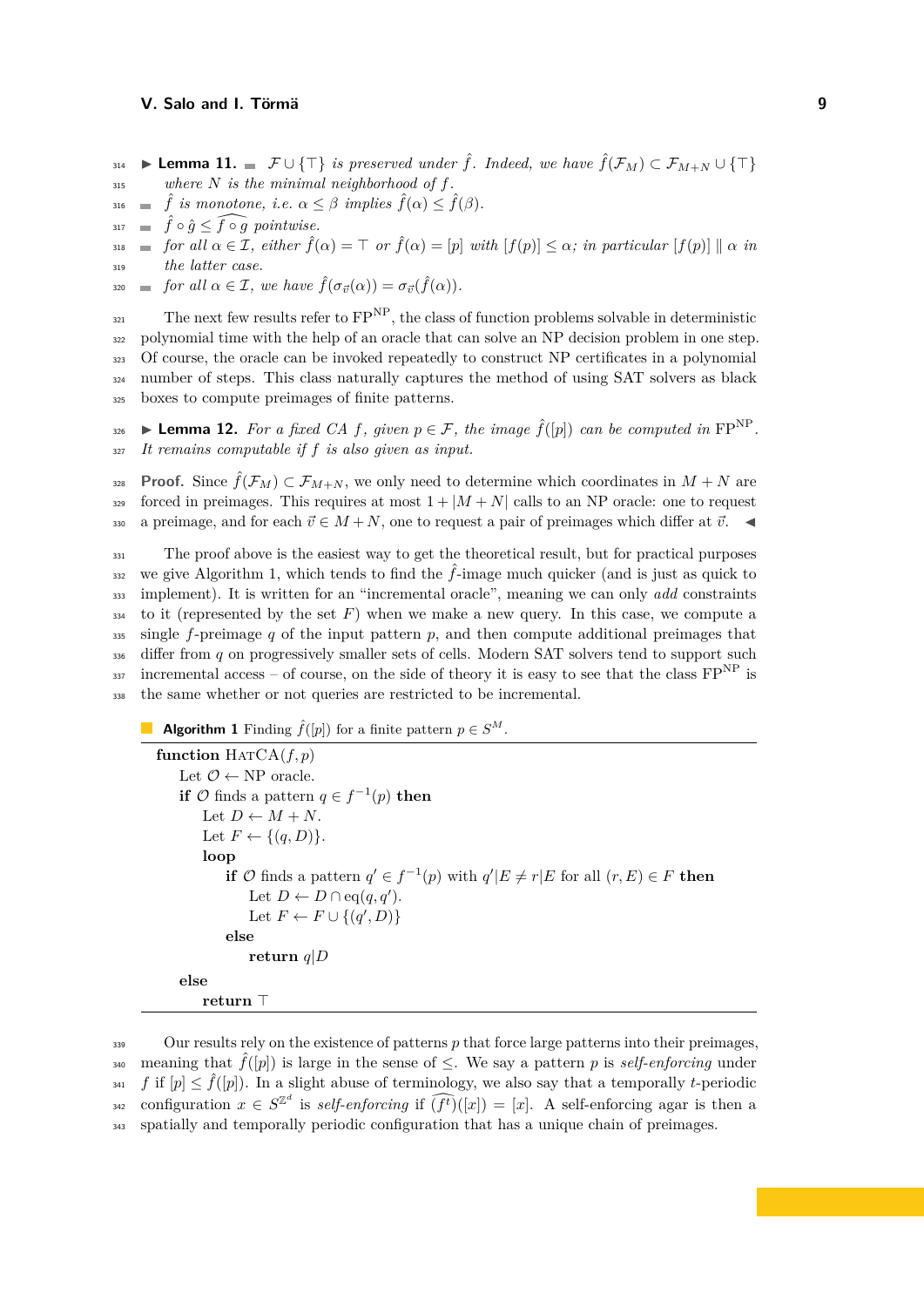**Lemma 13.** *The set of all pairs*  $(f, x)$  *such that*  $f$  *is a CA on*  $S^{\mathbb{Z}^d}$  *and*  $x \in S^{\mathbb{Z}^d}$  *is a* <sup>345</sup> *self-enforcing agar is recursively enumerable.*

**Proof.** Let  $x \in S^{\mathbb{Z}^d}$  be a self-enforcing agar with spatial periods  $n_1 \vec{e}_1, \ldots, n_d \vec{e}_d$  and temporal  $P_{347}$  period *t*. Denote the iterated CA by  $h = f^t$ , and let  $B = [0, n_1 - 1] \times \cdots \times [0, n_d - 1]$ . We need to find a certificate for  $\hat{h}([x]) = [x]$ . For this, observe that by continuity of  $\hat{h}$  there is a finite subpattern *p* of *x* such that  $\hat{h}([y]) \geq [x|B]$  for every configuration  $y \in [p]$ . This implies <sup>350</sup>  $\hat{h}([p]) \geq [x|B]$ . By Lemma [12,](#page-8-1) this latter inequality can be checked in  $\text{FP}^{\text{NP}}$ .

351 We claim that p is a certificate that x is a self-enforcing agar. Let  $\vec{v} \in V = \langle n_1 \vec{e}_1, \ldots, n_d \vec{e}_d \rangle$ <sup>352</sup> be arbitrary. We compute

$$
\hat{i}_{354}^{333}\qquad \hat{h}([x])=\sigma_{\vec{v}}(\hat{h}([x]))\geq \sigma_{\vec{v}}(\hat{h}([p]))\geq \sigma_{\vec{v}}([x|B])=[x|\vec{v}+B],
$$

and since  $\mathbb{Z}^d = \bigcup_{\vec{v} \in V} (\vec{v} + B)$ , this implies  $\hat{h}([x]) = [x]$ .

 $\bullet$  **Exercise** I Remark 14. The semi-algorithm described in the proof is not very practical: given an agar, we have no information about how large the certificate could be, so for each agar we either need to guess some certificate size, or we have to keep trying increasingly large certificates. Our implementation runs in parallel a search for other periodic preimages for the agar – if such a preimage exists, then clearly the agar does not enforce itself, and we can stop looking for a certificate. We omit the pseudocode.

 Most agars in the range we searched were either self-enforcing or had another periodic preimage. There exist two-dimensional cellular automata whose set of self-enforcing agars is not computable (by a relatively simple reduction from the tiling problem of Wang tiles [\[2\]](#page-18-8), which we omit), but we do not know whether this is the case for Game of Life.

Say a pattern  $p \text{ }\subset S^M$  is *locally fixed* for the CA *f* if there exists a pattern  $q \in S^{M+N}$ <sup>367</sup> (where *N* is the minimal neighborhood of *f*) such that  $p = q|M = f(q)|M$ .

 $I$ <sup>368</sup> ▶ Lemma 15. *For every CA f on*  $S^{\mathbb{Z}^d}$ , every locally fixed pattern  $p ∈ S^M$  admits a unique  $_{369}$  *maximal self-enforcing subpattern. For a fixed CA g, given p, a vector*  $\vec{v} \in \mathbb{Z}^d$  *and*  $n \ge 1$  *in unary, it can be computed in*  $\text{FP}^{\text{NP}}$  *for the CA*  $f = \sigma_{\vec{v}} \circ g^n$ .

 $371$  **Proof.** Since *p* has finitely many subpatterns and the empty pattern is trivially self-enforcing, *zr*<sub>2</sub> *p* admits at least one maximal self-enforcing subpattern. If  $D, D' \subset M$  satisfy  $\hat{f}([p|D]) \geq [p|D]$  $\hat{f}([p|D']) \geq [p|D'], \text{ then } \hat{f}([p|D \cup D']) \geq [p|D \cup D'] \text{ by monotonicity of } \hat{f}.$  Thus  $q = p|E$  $_{374}$  for  $E = \bigcup \{ D \subset M \mid \hat{f}([p|D]) \geq [p|D] \}$  is the unique self-enforcing subpattern.

Then fix *g*, and let *p*,  $\vec{v}$  and *n* be given. We apply Algorithm [2](#page-10-0) to the CA  $f = \sigma_{\vec{v}} \circ g^n$ . On each iteration of the loop, the algorithm replaces *p* with the maximal subpattern forced  $\frac{377}{277}$  by p (here we use the fact that p is locally fixed). Since q is a subpattern forced by itself, by monotonicity it is also forced by each of these subpatterns, and thus remains a subpattern on each iteration. Since *q* is maximal and *p* has finitely many subpatterns, the algorithm eventually converges on *q*.

 $F_{381}$  Finally, Algorithm [2](#page-10-0) is in  $FP<sup>NP</sup>$ , since the number of iterations of the loop is at most  $|M|$ , and HATCA $(f, p)$  is in FP<sup>NP</sup> with respect to these parameters.

 To conclude this section, we show that in the formulation of the Generalized grandfather problem (which we prove as Theorem [1\)](#page-3-0), it makes no difference whether we consider unrestricted configurations, finite configurations or finite patterns. This is well-known in cellular automata theory.

<span id="page-9-0"></span> $\mathbf{16.}$  **Lemma 16.** Let  $f: S^{\mathbb{Z}^d} \to S^{\mathbb{Z}^d}$  be a cellular automaton with a quiescent state  $0 \in S$ , and 388  $n \in \mathbb{N}$ . The following are equivalent: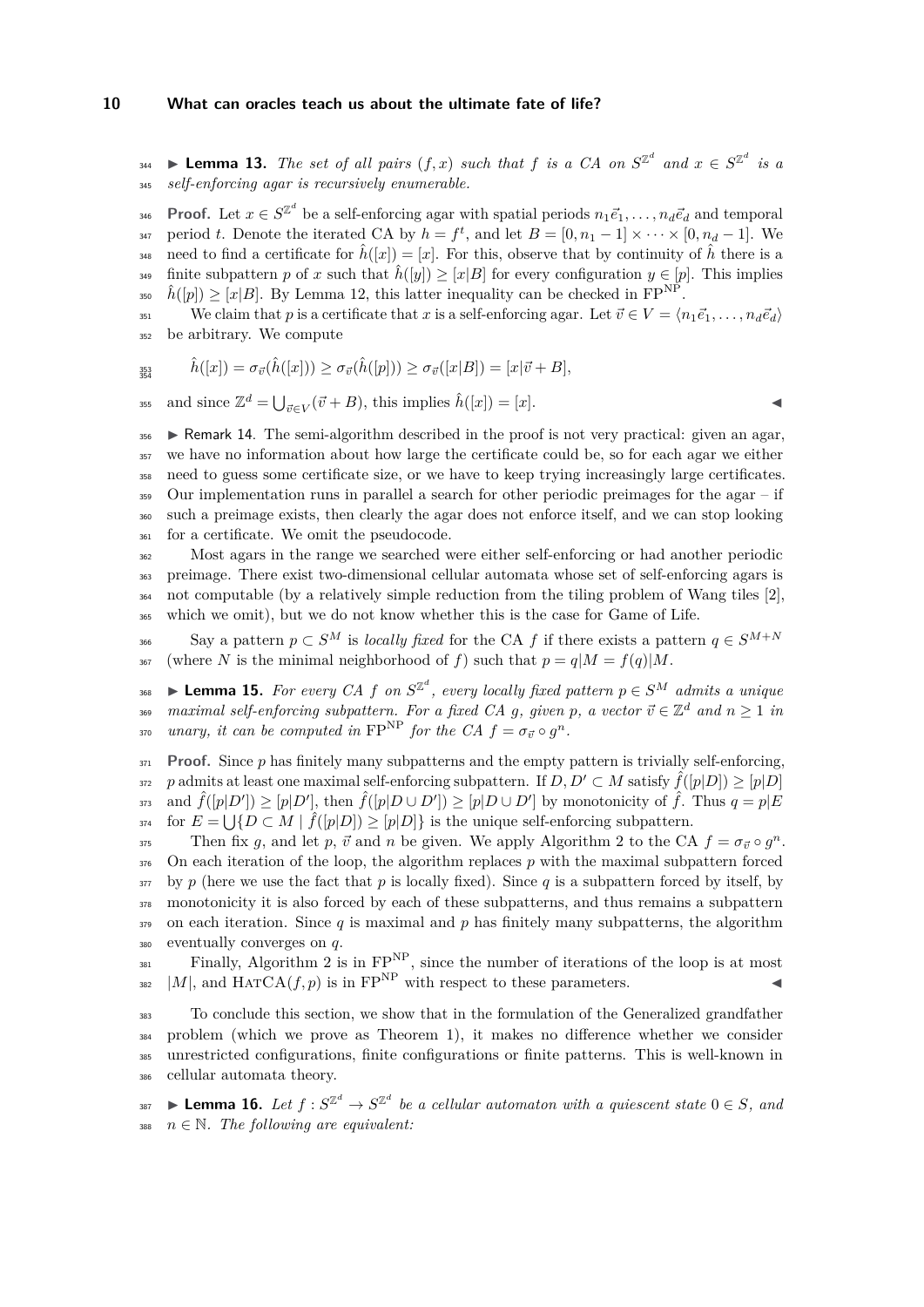<span id="page-10-0"></span>**Algorithm 2** Finding the maximal self-enforcing subpattern of a locally fixed pattern  $p \in S^M$ .

```
function SelfEnforcingSubpattern(p)
   loop
       Let q \leftarrow \text{HATCA}(f, p)|M.
       if q = p then
           return q
       else
           Let p \leftarrow q.
```
- <span id="page-10-1"></span> $\mathbf{a} = \mathbf{a}$  **1.** There exists a finite configuration  $x \in S^{\mathbb{Z}^d}$  such that  $f^{-n}(x)$  contains a finite configuration, 390  $and f^{-(n+1)}(x) = \emptyset.$
- <span id="page-10-2"></span>**2.** There exists  $x \in S^{\mathbb{Z}^d}$  such that  $f^{-n}(x) \neq \emptyset$  and  $f^{-(n+1)}(x) = \emptyset$ .
- <span id="page-10-3"></span>**392 3.** *There exists a finite pattern p such that*  $f^{-n}(p) \neq \emptyset$  and  $f^{-(n+1)}(p) = \emptyset$ *.*

**Proof.** The implication  $1 \implies 2$  $1 \implies 2$  is clear, and  $2 \implies 3$  $2 \implies 3$  is the classical compactness argument <sup>394</sup> that we used to prove Lemma [10.](#page-7-0)

We prove [3](#page-10-3)  $\implies$  [1.](#page-10-1) Take an arbitrary  $q \in f^{-n}(p)$ , and complete it into a finite  $y_0$  configuration  $y \in S^{\mathbb{Z}^d}$  by setting  $y_{\vec{v}} = 0$  for all  $\vec{v} \in \mathbb{Z}^d \setminus \text{dom}(q)$ . Then  $x = f^n(y)$  satisfies the conditions of item [1:](#page-10-1)  $f^{-n}(x)$  contains the finite configuration *y*, while  $f^{-(n+1)}(x) = \emptyset$  since  $\frac{398}{x}$  contains an occurrence of  $p$ .

# <span id="page-10-5"></span><sup>399</sup> **3.1 Köynnös**

We begin by studying köynnös, which we recall is obtained from the  $6 \times 3$  pattern

$$
P = \begin{array}{ccccccccc}\n & & & & 1 & 1 & 1 & 0 & 0 & 0 \\
1 & & 1 & 1 & 1 & 1 & 1 \\
 & & & & & 0 & 0 & 1 & 1 \\
 & & & & & 0 & 0 & 0 & 1 & 0\n\end{array}
$$

by repeating *P* horizontally and vertically to define an infinite  $6 \times 3$ -periodic configuration <sup>403</sup>  $x^P \in \{0,1\}^{\mathbb{Z}^2}$ . Observe that every 0 in  $x^P$  is surrounded by exactly four 1s, and every 1 by exactly three 1s. Thus we have  $g(x^P) = x^P$ , so that  $x^P$  is indeed an agar. Moreover, we <sup>405</sup> claim that  $x^P$  has no other predecessors than itself:  $g^{-1}(x^P) = \{x^P\}$ . This is due to the <sup>406</sup> following lemma.

<span id="page-10-4"></span> $\text{407}$  **► Lemma 17.** *Let x be in the spatial orbit of köynnös. Then*  $\hat{g}(x)[-12, 17] \times [-12, 14])$  ≥ <sup>408</sup> *x*|[−8*,* 13] × [−9*,* 10]*.*

**Proof.** Applying Algorithm [1](#page-8-0) to  $\sigma_{\vec{v}}(x^P)[[-12, 17] \times [-12, 14]$  for all  $\vec{v} \in [0, 5] \times [0, 2]$  gives 410 the result. The intersection of the domains of the patterns  $\hat{g}(x|[-12, 17] \times [-12, 14])$  for such  $x = \sigma_{\vec{v}}(x^P)$  is shown in Figure [3,](#page-11-0) and clearly contains the rectangle  $[-8, 13] \times [-9, 10]$ .  $\blacktriangleleft$ 

<sup>412</sup> Put concretely, the lemma states that if *R* is a periodic continuation of *P* of size  $30 \times 27$ <sup>413</sup> and *Q* is its predecessor, then *P* must occur at the center of *Q* (and indeed many more cells are forced, even beyond what we state in the lemma). This is indeed a certificate for  $x^P$ <sup>415</sup> being a self-enforcing agar, as in the proof of Lemma [13:](#page-8-2) for any predecessor  $y \in g^{-1}(x^P)$  $\alpha_{416}$  and cell  $\vec{v} \in \mathbb{Z}^d$ , Lemma [17](#page-10-4) gives  $\sigma_{\vec{v}}(y)[[-8, 13] \times [-9, 10] = \sigma_{\vec{v}}(x^P)[[-8, 13] \times [-9, 10]$ , so in 417 particular  $y_{\vec{v}} = x_{\vec{v}}^P$ .

As a corollary of Lemma [17,](#page-10-4) finite perturbations of  $x^P$  can never be erased by g. We <sup>419</sup> prove a stronger claim: all finite perturbations spread to the left and right at a speed of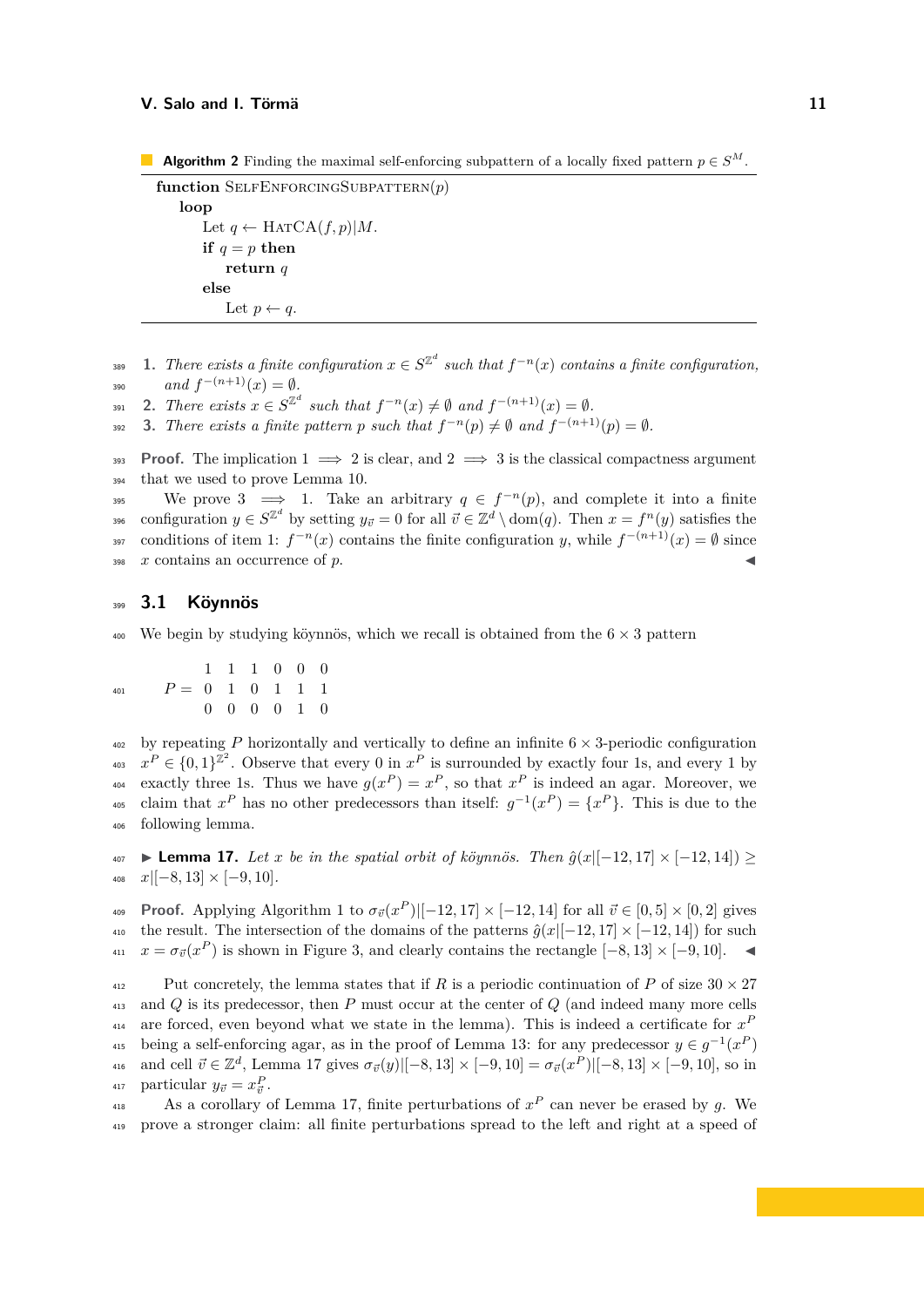<span id="page-11-0"></span>

**Figure 3** The intersection of the domains of  $\hat{q}(x)[-12, 17] \times [-12, 14]$  for *x* in the spatial orbit of köynnös, drawn in white inside  $[-13, 18] \times [-13, 15]$ . The area  $[-8, 13] \times [-9, 10]$  is highlighted in blue.

<sup>420</sup> one column per time step. In particular, köynnös cannot be stabilized from the inside. We <sup>421</sup> note that, as the agar kynnös studied in the next section does not possess this property, we <sup>422</sup> cannot use it to prove Theorem [1.1,](#page-3-2) at least with the same method.

<span id="page-11-1"></span>**Lemma 18.** Let  $R = [-n_W, n_E] \times [-n_S, n_N]$  be a rectangle and  $A = \begin{bmatrix} n_W + 1 & n_E + 1 & n_S + 1 & n_N + 1 \\ n_W & n_E & n_S & n_N \end{bmatrix}$ 423  $\mu_{24}$  the surrounding annulus of thickness 1. Let p be a pattern such that the domain of  $g(p)$ 425 contains  $A \cup R$ , and suppose  $p|A = g(p)|A = x^P|A$ . If  $\text{diff}(x^P, g(p)) \cap R \subset [a, b] \times \mathbb{Z}$ , then  $\text{diff}(x^P, p) \cap R \subset [a+1, b-1] \times \mathbb{Z}.$ 

Note that we may have  $b-a \leq 1$ , in which case the conclusion becomes diff $(x^P, p) \cap R = \emptyset$ , <sup>428</sup> or equivalently,  $x^P | R = p | R$ .

<sup>429</sup> **Proof.** Since the orbit of köynnös and *g* are left-right symmetric, it is enough to prove that diff $(x^P, p) \cap R \subset (-\infty, b-1]$ . We prove the contrapositive: suppose there exists  $(i, j) \in \text{diff}(x^P, p) \cap R$  for some  $i \geq b$ , and let *i* be maximal. We split into cases based on the <sup>432</sup> congruence class of *i* modulo 6, that is, the column of *P* that *i* lies in. Note that the bottom <sup>433</sup> left cell of *P* is at the origin in  $x^P$ , and the domain of *P* is the rectangle  $[0,5] \times [0,2]$ . If  $i \in \{0, 2, 3\} + 6\mathbb{Z}$ , we choose *j* as maximal, and otherwise we choose it as minimal.

435 We handle the case  $i \in 2 + 6\mathbb{Z}$ , the others being similar or easier. If  $j \in 3\mathbb{Z}$ , then  $p_{(i+1,j+1)} = x_{(i+1,j+1)}^P = 1$  has four other 1s in its neighborhood, and becomes 0 in  $g(p)$ .  $\text{If } j \in 1 + 3\mathbb{Z}, \text{ then } p_{(i+1,j)} = x_{(i+1,j+1)}^P = 1 \text{ has four or five other 1s in its neighborhood,}$ and becomes 0 in  $g(p)$ . If  $j \in 2 + 3\mathbb{Z}$ , then  $p_{(i+1,j+1)} = x_{(i+1,j+1)}^P = 0$  has three 1s in its as neighborhood, and becomes 1 in  $g(p)$ . In each case diff $(x^P, g(p))$  intersects  $\{i+1\} \times \mathbb{Z}$ .

For any  $D \subset \mathbb{Z}^2$ , the subpattern of köynnös of shape  $D + [0, 29] \times [0, 26]$  forces the 441 subpattern of shape  $D + [4, 25] \times [3, 22]$  to occur in its *q*-preimage, by Lemma [17.](#page-10-4) By <sup>442</sup> Lemma [18,](#page-11-1) we force more: a non-köynnös area inside a hollow patch of köynnös expands 443 horizontally under  $g$ , so under  $\hat{g}$  the horizontal extent of the hole must shrink. We do not <sup>444</sup> give a precise statement for this general fact, and only apply the lemma in the case of annuli.

<span id="page-11-2"></span> $\bullet$  **Lemma 19.** Let *x* be in the orbit of köynnös. Suppose the following inequalities hold:

 $m_W - n_W \geq 30, m_E - n_E \geq 30, m_S - n_S \geq 27, m_N - n_N \geq 27.$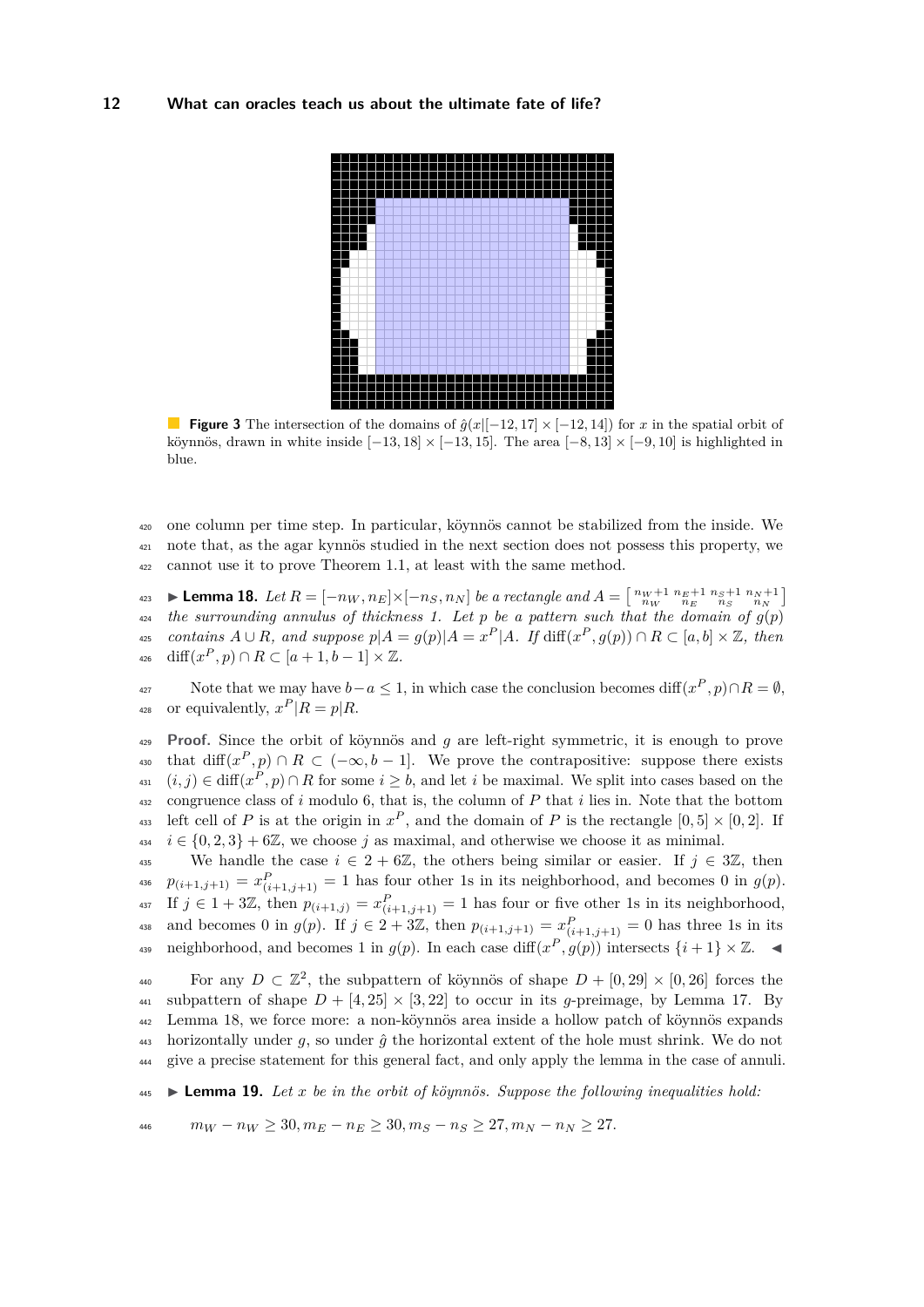448 <sub>44</sub>

$$
447 \quad Denote \ Q = x \lfloor \lfloor \frac{m_W}{n_W} \frac{m_E}{n_E} \frac{m_S}{n_S} \frac{m_N}{n_N} \rfloor. \text{ If } n_E + n_W \ge 2, \text{ then}
$$

$$
\hat{g}(Q) \ge x \left[ \begin{matrix} m_W - 4 & m_E - 4 & m_S - 3 & m_N - 4 \\ n_W - 1 & n_E - 1 & n_S + 4 & n_N + 3 \end{matrix} \right]
$$

450 *while if*  $n_E + n_W \in \{0, 1\}$  *we have* 

$$
_{^{451}} \qquad \hat{g}(Q) \ge x [ [ -(m_W-4), m_E-4] \times [ -(m_S-3), m_N-4]
$$

<sup>452</sup> One may consider the latter case a special case of the former: there too, the hole shrinks <sup>453</sup> horizontally by two steps, and since its width is at most two it disappears.

<sup>454</sup> **Proof.** The inequalities simply state that the annulus *Q* is thick enough that each of its cells 455 is part of a 30  $\times$  27 rectangle contained in *Q*. From Lemma [17,](#page-10-4) we get  $\hat{g}(Q) \ge x|A$ , where <sup>456</sup>  $A = \begin{bmatrix} m_W - 4 & m_E - 4 & m_S - 3 & m_N - 4 \\ n_W + 4 & n_E + 4 & n_S + 4 & n_N + 3 \end{bmatrix}$  is a slightly thinner annulus. If there is no g-preimage for Q,  $\oint_{457}$  then  $\hat{g}(Q) = \top$  and we are done. Suppose then that it has a preimage *R*. Since  $R \geq \hat{g}(Q) \geq$ <sup>458</sup>  $x|A$ , both Q and R agree with x on the thickness-1 annulus  $\begin{bmatrix} n_{W}+5 & n_{E}+5 & n_{S}+5 & n_{N}+4 \\ n_{W}+4 & n_{E}+4 & n_{S}+4 & n_{N}+3 \end{bmatrix} \subset A$ . 459 Lemma [18](#page-11-1) implies that R agrees with x on  $\begin{bmatrix} m_{W}-4 & m_{E}-4 & m_{S}-3 & m_{N}-4 \\ n_{W}-1 & n_{E}-1 & n_{S}+4 & n_{N}+3 \end{bmatrix}$ , as claimed.

<sup>460</sup> We now prove Theorem [1.1,](#page-3-2) and thus give the first proof of Theorem [1.](#page-3-0) In fact, we give a <sup>461</sup> simple formula that produces configurations that have an *n*th preimage, but no  $(n+1)$ st one.

 $\text{462}$  **► Lemma 20.** *Let x be in the orbit of köynnös, and suppose*  $\emptyset \neq \text{diff}(y, x) \subset B = [0, a] \times [0, n]$ 463 *where*  $a \in \{0, 1\}$ *. Then* 

$$
464 \qquad p = g^k(y)[-30 - 6k, 30 + a + 6k] \times [-27 - 8k, 27 + n + 8k]
$$

 $_{465}$  appears in the kth image of g, but not in the  $(k+1)$ st.

**Proof.** By definition, p appears in the kth image of g. It suffices to show its  $\hat{g}^{k+1}$ -image is <sup>467</sup> T. Namely, we then have  $\widehat{g^{k+1}}(p) \geq \hat{g}^{k+1}(p) = \top$  by Lemma [11,](#page-7-1) which means precisely that <sup>468</sup> p has no  $g^{k+1}$ -preimage.

<sup>469</sup> Let *q* be the restriction of *p* to

$$
\begin{bmatrix} 30 + 6k & 30 + a + 6k & 27 + 8k & 27 + n + 8k \\ k & a + k & k & n + k \end{bmatrix}.
$$

472 Observe that  $q$  agrees with  $x$  because  $q$  has radius 1, so by Lemma [19](#page-11-2) and induction, we can <sup>473</sup> deduce that

$$
a_{74} \qquad \hat{g}^{j}(q) \ge x \left| \begin{bmatrix} 30+6k-4j & 30+a+6k-4j & 27+8k-3j & 27+n+8k-4j \\ k-j & a+k-j & k+4j & n+k+3j \end{bmatrix} \right|
$$

 $\frac{475}{475}$  for all  $j \leq k$ . This is because for  $j \leq k-1$  we have

$$
30 + 6k - 4j - (k - j) \ge 30, \qquad 30 + a + 6k - 4j - (a + k - j) \ge 30,
$$

$$
27 + 8k - 3j - (k + 4j) \ge 27, \qquad 27 + n + 8k - 4j - (n + k + 3j) \ge 27,
$$

<sup>479</sup> and thus we can inductively apply the lemma. But in

$$
480 \t\t \hat{g}^k(q) \ge x \left[ \begin{matrix} 30+2k & 30+a+2k & 27+5k & 27+n+4k \\ 0 & a & 5k & n+4k \end{matrix} \right]
$$

<sup>481</sup> the annulus still has sufficient thickness (i.e. the inequalities still hold for  $j = k$ ), so we can <sup>482</sup> apply the second case of the lemma to get

$$
483 \qquad \hat{g}^{k+1}(q) \ge x \left[ -(26+2k), 26+2k \right] \times \left[ -(24+5k), 23+n+4k \right] = r.
$$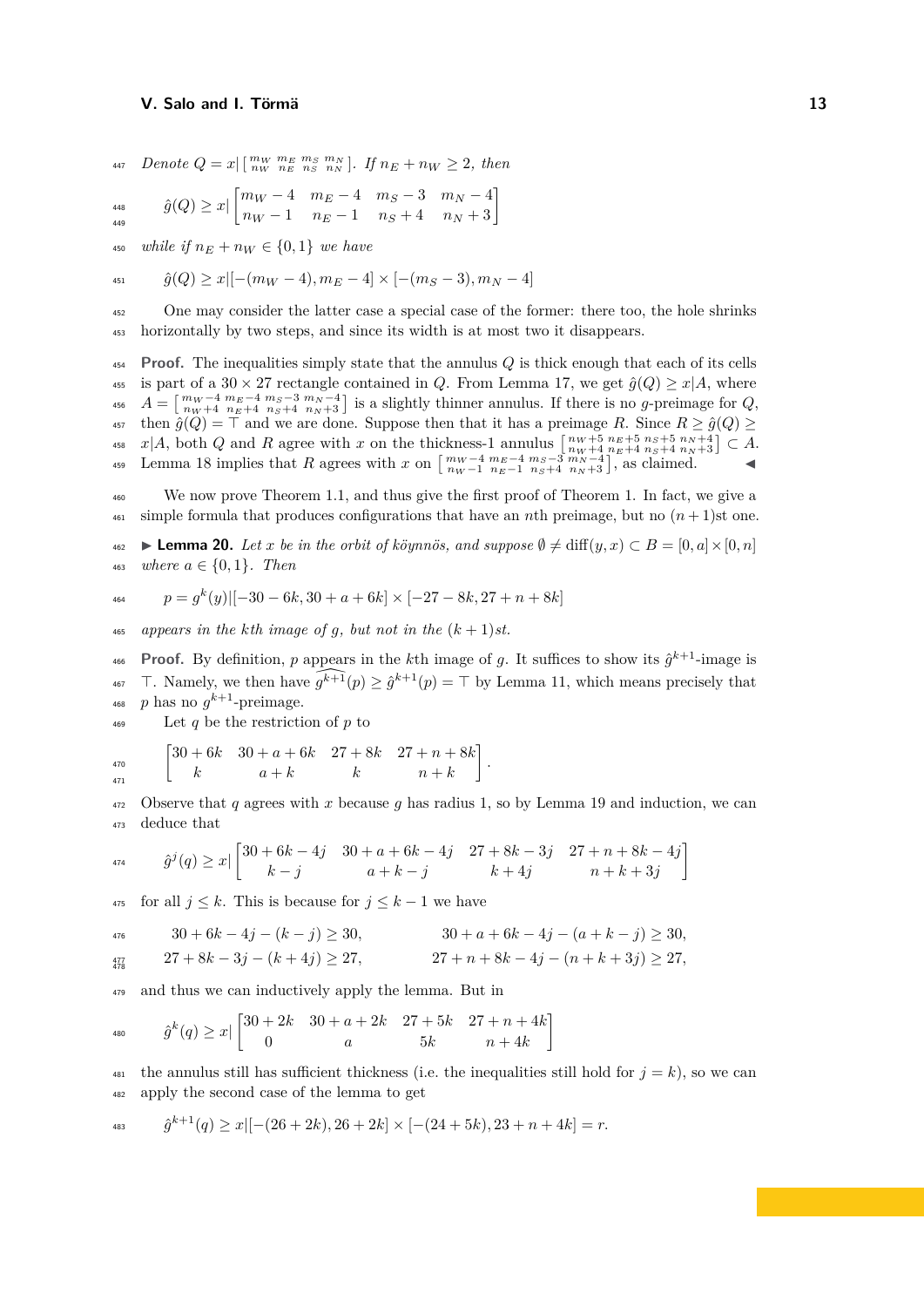<sup>484</sup> By Lemma [11](#page-7-1) we have  $\hat{g}^{k+1}(p) \geq \hat{g}^{k+1}(q) \geq r$ , and by the same lemma we either have <sup>485</sup>  $\hat{g}^{k+1}(p) = \top$  (as desired), or

$$
g^{k+1}(\hat{g}^{k+1}(p)) \leq g^{k+1}(\widehat{g^{k+1}}(p)) \parallel p.
$$

<sup>487</sup> But since the speed of light is 1 and *x* is a fixed point, we have

$$
s^{k+1}(r) \ge x \left[ -(25+k), 25+k \right] \times \left[ -(23+4k), 22+n+3k \right] \ge x \left[ [-k, a+k] \times [-k, n+k] \right]
$$

489 and  $x|[-k, a+k] \times [-k, n+k] \parallel p$ . But Lemma [18](#page-11-1) applied *k* times to *y* implies that  $\partial_{\theta}$  (*g*)), and thus diff $(x, p)$ , intersects  $[-k, a+k] \times [-k, n+k]$ , a contradiction. Thus we indeed must have  $\hat{g}^{k+1}(p) = \top$ .

# <sup>492</sup> **3.2 Kynnös**

<sup>493</sup> Denote by

$$
Q = \begin{bmatrix} 0 & 0 & 1 & 1 & 0 & 1 \\ 0 & 0 & 1 & 0 & 1 & 1 \\ 1 & 0 & 0 & 0 & 0 & 0 \\ 0 & 1 & 0 & 1 & 1 & 0 \\ 1 & 0 & 0 & 1 & 1 & 0 \\ 1 & 1 & 0 & 0 & 0 & 0 \end{bmatrix}
$$

<sup>495</sup> the fundamental domain of kynnös, and by  $x^{Q} \in \{0,1\}^{\mathbb{Z}^2}$  the associated 6 × 6-periodic <sup>496</sup> configuration with  $g(x^Q) = x^Q$ . The following lemma states that it contains a self-enforcing <sup>497</sup> patch (it is essentially a more precise stement of Theorem [4\)](#page-4-0).

<span id="page-13-0"></span> $\bullet$  **Lemma 21.** *There is a finite set D* ⊂  $\mathbb{Z}^2$  *such that*  $p = x^Q|D$  *satisfies*  $\hat{g}(p) = p$ *.* 499 *Furthermore, there is a finite-support configuration*  $x \in [p]$  *with*  $q(x) = x$ .

 $_{500}$  The patch *p* is shaped like a  $22 \times 28$  rectangle with 8 cells missing from each corner. It is depicted in Figure [4,](#page-14-0) together with the still life *x* containing it. The patch was found by simply applying the function of Algorithm [2](#page-10-0) to the 70  $\times$  70-patches of the agars we found during our searches. Kynnös was the first configuration that yielded a nonempty <sub>504</sub> self-enforcing patch, which we then optimized to its current size. This lemma directly implies Theorem [4,](#page-4-0) and almost directly Theorem [5.](#page-4-1)

 **Proof of Theorem [5.](#page-4-1)** Let *y* be the finite-support configuration obtained by taking *x* from the previous lemma and adding a glider that is just about to hit the kynnös patch. It can be checked by simulation that the patch can be annihilated this way. Observe that  $\gamma$  is in the <sup>509</sup> limit set  $\Omega(q)$ : simply shoot the glider from infinity. If  $\epsilon > 0$  is very small, in any  $\epsilon$ -chain starting from *y* we see the patch destroyed. It is impossible to reinstate it, as the existence  $_{511}$  of a first step in the chain where it appears again contradicts Lemma [21.](#page-13-0)

<sup>512</sup> As stated, kynnös can be stabilized from both inside and outside. Figure [5](#page-14-1) shows a still <sup>513</sup> life configuration containing a "ring" of kynnös with a hole of 0-cells inside it. From the <sup>514</sup> figure it is easy to deduce the existence of such rings of arbitrary size and thickness.

 Note that if the ring is at least 22 cells thick, then its interior is completely surrounded by a ring-shaped self-enforcing pattern consisting of translated, rotated and partially overlapping copies of the  $28 \times 22$  self-enforcing patch, through which no information can pass without destroying it forever. If we then replace the empty cells inside the ring with an arbitrary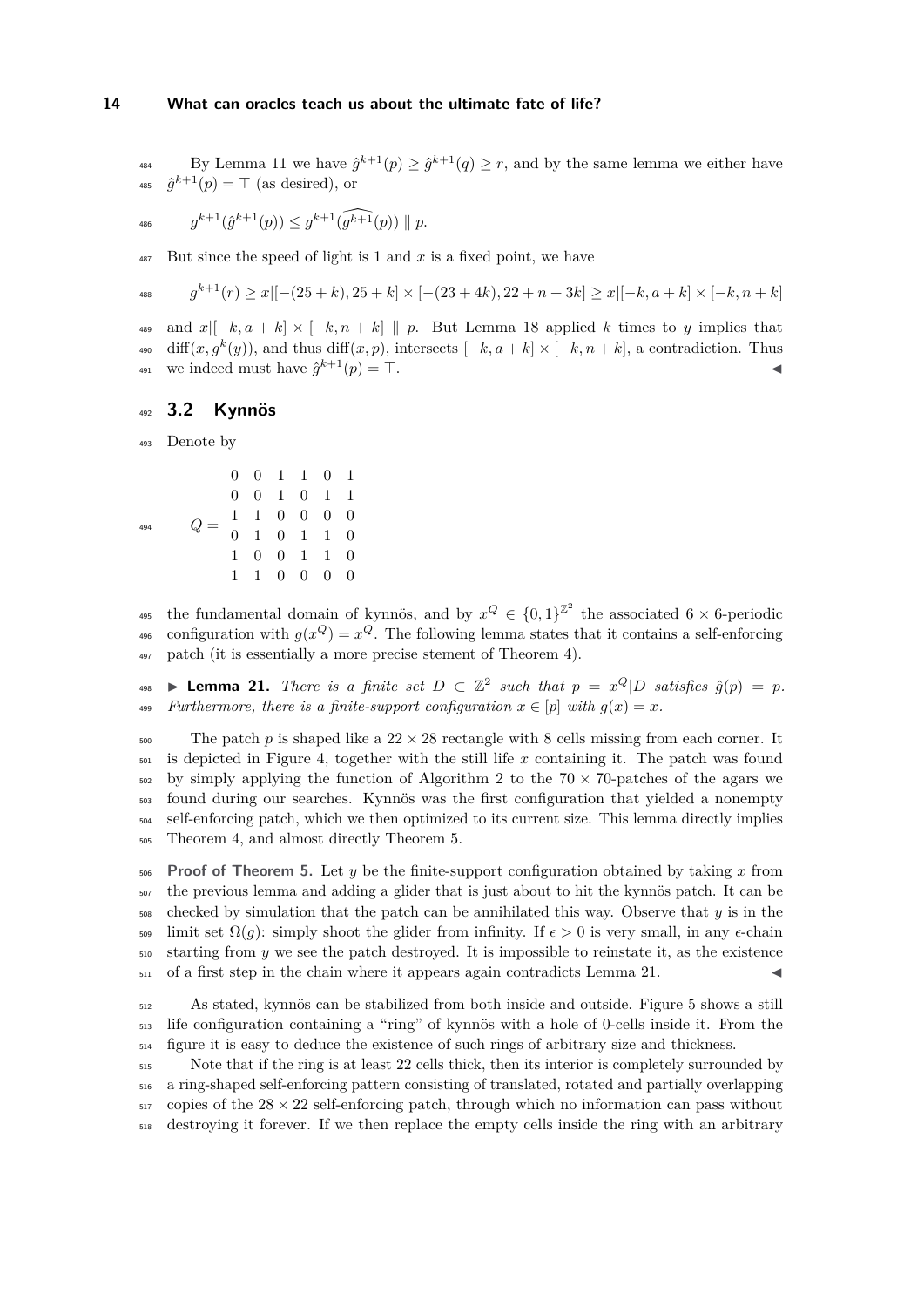<span id="page-14-0"></span>

**Figure 4** A self-enforcing patch of kynnös and a still life containing it. The still life has the minimal number of live cells, 306, of any still life containing the patch. The number was minimized by Oscar Cunningham. [\[7\]](#page-18-9)

 pattern, the resulting finite pattern *P* occurs in the limit set  $\Omega(q)$  if and only if the interior  $\frac{1}{200}$  pattern evolves periodically under *q*. Namely, if the pattern occurs in  $\Omega(q)$ , then it has an infinite sequence of preimages, each of which must contain the self-enforcing kynnös ring.  $\sum_{n=1}^{\infty}$  The interior has a finite number of possible contents  $(2<sup>m</sup>$  for an interior of *m* cells), so it must evolve into a periodic cycle, of which *P* is part. From this idea, and some engineering with gadgets found by other researchers and Life enthusiasts, we will obtain Theorems [1.2,](#page-3-3) [2](#page-4-2) and [3.](#page-4-3) The first one was essentially proved by Adam Goucher [\[16\]](#page-19-9). Note the difference between these rings and the köynnös annuli of Section [3.1:](#page-10-5) the latter force strictly smaller versions of themselves in their preimages, and do not admit nontrivial periodically evolving interiors.

<span id="page-14-1"></span>

**Figure 5** A stable ring of kynnös.

**Proof of Theorem [1.2.](#page-3-3)** Given integers  $k, m \ge 1$  with  $k$  odd, we construct a configuration  $x \in \{0,1\}^{\mathbb{Z}^2}$  such that the support of  $g^n(x)$  is contained in  $[0, 32k+73] \times [0, 46m]$  for all  $n \geq 0$ , and  $g^{48 \cdot 4^{(2k+1)m}}(x)$  is not *g*-periodic. When the support of  $g^{48 \cdot 4^{(2k+1)m}}(x)$  is surrounded by <sup>531</sup> a kynnös ring of width 22, the resulting pattern has a  $48 \cdot 4^{(2k+1)m}$ th preimage, but not 532 arbitrarily old preimages. If we choose  $k = 23s$  and  $m = 16s$  for some  $s \ge 0$ , the resulting 533 pattern has size  $(736s + O(1)) \times (736s + O(1))$ , and the chain of preimages has length  $_{534}$  48 ·  $4^{736s^2+16s}$ . Choosing  $s = n/736 - O(1)$  yields the lower bound, and the upper bound is <sup>535</sup> the trivial one (even ignoring the fact we do not modify the boundaries).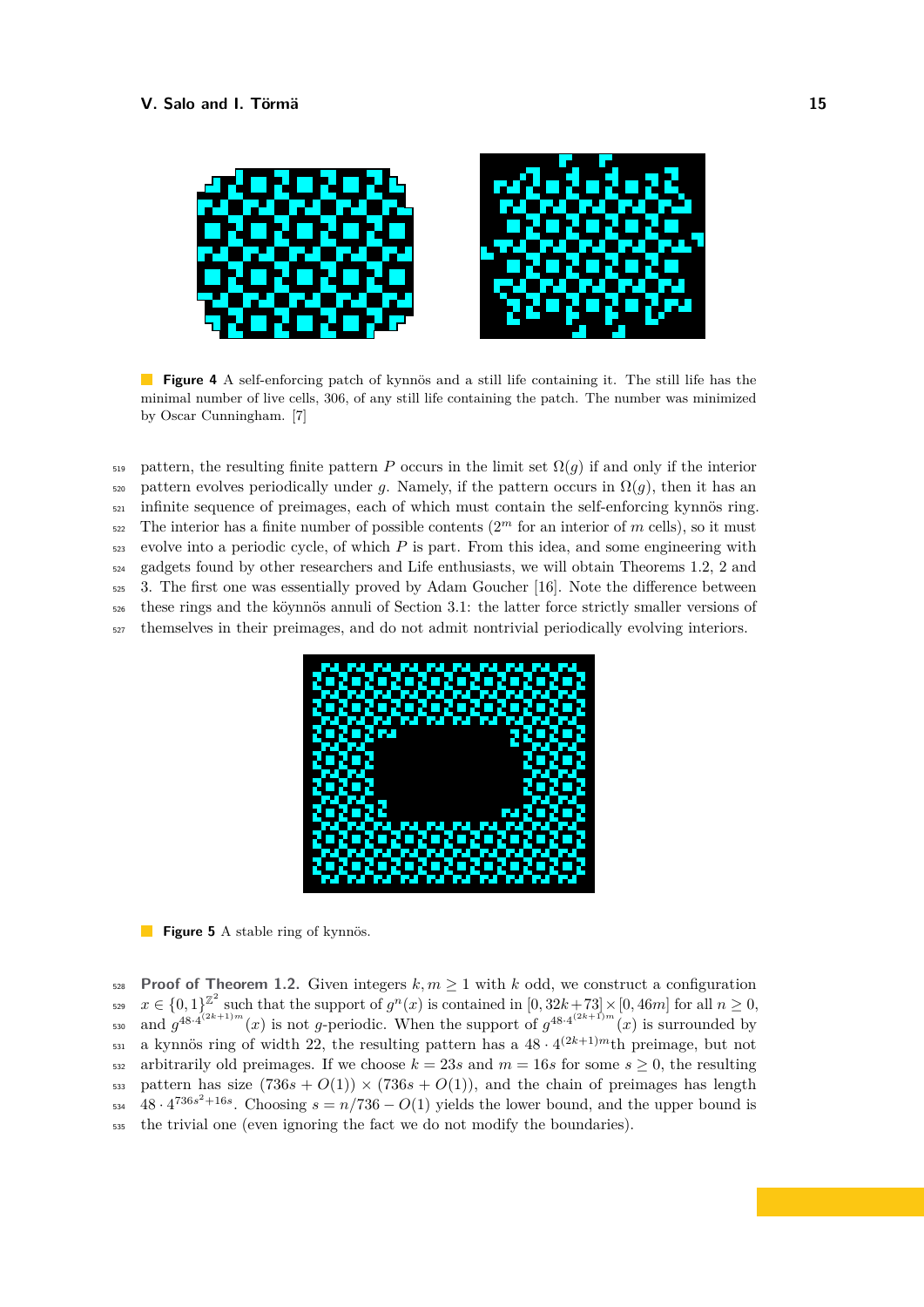<sup>536</sup> The main components of *x* are the *period-48 glider gun* [\[27\]](#page-19-15), which produces one glider <sup>537</sup> every 48 time steps, and the *quadri-snark* [\[29\]](#page-19-16), which emits one glider at a 90 degree angle <sup>538</sup> for every 4 gliders it receives. The support of *x* consists of a single period-48 gun aimed at a  $\frac{1}{539}$  sequence of  $(2k+1)m$  quadri-snarks, each of which receives the gliders the previous one emits. They effectively implement a quaternary counter with values in  $[0, 4^{(2k+1)m} - 1]$ . The glider <sup>541</sup> emitted by the final quasi-snark will collide with the kynnös ring, ensuring that the pattern  $542$  right before the impact does not occur in the limit set  $\Omega(q)$ , but has a chain of preimages of  $\epsilon_{43}$  length at least  $48 \cdot 4^{(2k+1)m}$ . An example pattern and a schematic for  $m = n = 2$  are given <sup>544</sup> in Figure [6.](#page-15-0) It is easy to extrapolate to arbitrary  $m, n \ge 1$  from the figure.

<span id="page-15-0"></span>

**Figure 6** A configuration corresponding to  $k = m = 2$  in the proof of Theorem [1.2.](#page-3-3)

<sup>545</sup> To implement more complex Life patterns with desired properties, we use the fact that  $\frac{1}{546}$  Life is *intrinsically universal*, that is, capable of simulating all  $\mathbb{Z}^2$  cellular automata. Formally, <sup>547</sup> for any other CA  $f: \Sigma^{\mathbb{Z}^2} \to \Sigma^{\mathbb{Z}^2}$ , there are numbers  $K, T \geq 1$  and an injective function  $\tau : \Sigma \to \{0,1\}^{K \times K}$  such that for all configurations  $x \in \Sigma^{\mathbb{Z}^2}$  we have  $g^T(\tau(x)) = \tau(f(x)),$ where  $\tau$  is applied cellwise in the natural way. We use the simulation technique of [\[10\]](#page-18-0), which <sup>550</sup> allow us to easily simulate patterns with *fixed boundary conditions*. This means that any  $F_{551}$  rectangular pattern  $R \in \Sigma^{a \times b}$  can be simulated by a finite-support configuration of *g* in <sup>552</sup> such a way that simulated cells whose *f*-neighborhood is not completely contained in the 553 rectangle  $[0, a-1] \times [0, b-1]$  are forced to retain their value.

**Proof of Theorem [2.](#page-4-2)** Let  $L \subset \{0,1\}^*$  be a PSPACE-hard language decidable in linear sss space, such as TQBF. Define a Turing machine *M* as follows. Given input  $w \in \{0,1\}^*$ , *M* 556 determines whether  $w \in L$  using at most |w| additional tape cells and without modifying w.  $557$  If  $w \in L$ , then it erases the additional tape cells and returns to its initial state, thus looping 558 forever. If  $w \notin L$ , then *M* stays in a rejecting state forever. We simulate *M* by a cellular <sup>559</sup> automaton *f* in a standard way: each cell is either empty, or contains a tape symbol and <sup>560</sup> possibly the state of the computation head.

Next, we simulate the CA *f* by *g* as described above. Given a word  $w \in \{0,1\}^*$ , let  $P(w)$  be the pattern corresponding to a simulated initial configuration of M on input w with <sup>563</sup> |w| additional tape cells and fixed boundary conditions, surrounded by a kynnös ring. If  $564 \text{ } w \in L$ , then  $P(w)$  occurs in the limit set  $\Omega(q)$ , since it can be completed into a *g*-periodic 565 configuration in which the simulated *M* repeatedly computes  $w \in L$ . If  $w \notin L$ , then  $P(w)$  $\frac{1}{566}$  does not occur in  $\Omega(q)$ , since the interior of the ring eventually evolves into a simulated  $567$  configuration with *M* in a rejecting state, never returning to  $P(w)$ .

 $_{568}$  Extending  $P(w)$  by zeroes on all sides (resp. repeating it periodically), we obtain that it <sup>569</sup> is PSPACE-hard whether a given finite-support configuration (resp. periodic configuration) <sup>570</sup> appears in the limit set.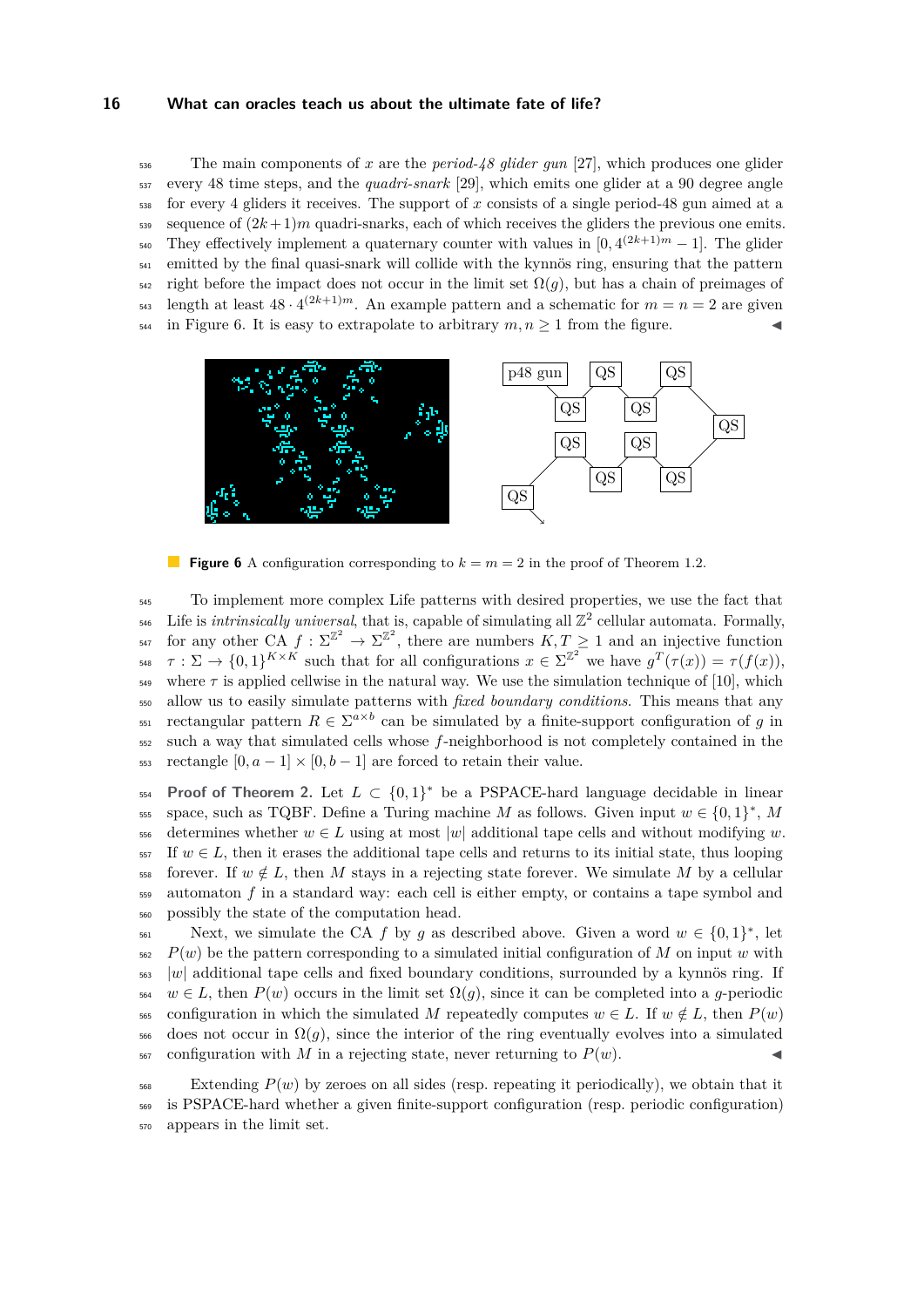**Proof of Theorem [6.](#page-4-4)** Let *L* be as in the previous proof, and let *M* be a Turing machine that, on input  $w \in \{0,1\}^*$ , decides  $w \in L$  using no additional tape cells. Then *M* erases the entire tape and enters an accepting or rejecting state depending on the result of the computation. We simulate *M* by *g* as in the previous proof. Given  $w \in \{0,1\}^*$ , let *p* be the pattern corresponding to a tape of *M* containing *w* and an initial state, and *q* the one corresponding to |*w*| blank tape cells and an accepting state of *M*, both surrounded by a  $\frac{1}{577}$  ring of kynnös of the same dimensions. Then *q* is reachable from *p* if and only if  $w \in L$ : if *q* is to be reached, the ring of p must stay intact, enclosing a correct simulation of M.

 Of course, again by extending the resulting patterns by 0-cells (resp. repeating them periodically), we obtain PSPACE-hardness of reachability between two given finite-support  $\epsilon_{\text{ss1}}$  (resp. periodic) configurations, i.e. given the full descriptions of two configurations  $x, y \in$ <sup>582</sup>  $\{0,1\}^{\mathbb{Z}^2}$ , the question of whether  $g^n(x) = y$  for some  $n \geq 0$ . However, this reachability  $_{583}$  problem is in fact even  $\Sigma_1^0$ -complete (resp. PSPACE-complete) directly by intrinsic universality. For the case of finite configurations, one needs a variant of intrinsic universality where the zero state of an arbitrary cellular automaton is represented by an all-zero pattern; such a variant was proved in [\[15\]](#page-19-17).

 **Proof of Theorem [3.](#page-4-3)** Let *M* be a two-dimensional Turing machine whose tape alphabet has two distinguished values, denoted *a* and *b*. When *M* is initialized on a rectangular tape containing only *a*s and *b*s, it repeatedly checks whether its left and right halves are equal, destroying the tape if they are not. We again simulate *M* by a CA *f*, and then *f* by *g*. Then a simulated rectangular tape with the head of *M* in its initial state, surrounded by a kynnös  $\sin \Omega(g)$  if and only if the two halves of the tape are equal.

It was proved in [\[21\]](#page-19-18) that for all sofic shifts  $X \subset S^{\mathbb{Z}^2}$  there exists an integer  $C > 1$  with the following property. For all  $n \geq 1$  and configurations  $x^1, \ldots, x^{C^n} \in X$ , there exist  $i \neq j$ s95 such that the configuration  $y = (x^i | [0, n-1]^2) \sqcup (x^j | \mathbb{Z}^2 \setminus [0, n-1]^2)$  is in *X*. Assuming for a contradiction that  $\Omega(g)$  is sofic, consider the configurations  $x(P) \in \Omega(g)$  for  $P \in \{a, b\}^{n \times n}$ <sup>597</sup> that contain a kynnös ring and a simulated tape of *M* with two identical *P*-halves. Based on the above, when *n* is large enough that  $2^{n^2} > C^{Kn}$ , we can swap the right half of one  $x(P)$ 599 with that of another to obtain a configuration  $y \in \Omega(g)$  containing a simulated tape of M <sup>600</sup> with unequal halves inside a kynnös ring, a contradiction. J

<sup>601</sup> We remark that a weaker version of Theorem [1.2](#page-3-3) (where 1*/*368 is replaced by a much <sup>602</sup> smaller, or even implicit, constant) could also be proved by intrinsic universality.

# <sup>603</sup> **3.3 The marching band**

<sup>604</sup> Let  $h = g^2$ . Denote by

|     | $R = \begin{array}{cccccc} 1 & 1 & 0 & 0 & 1 & 1 & 0 & 0 \\ 1 & 1 & 0 & 0 & 1 & 1 & 0 & 0 \end{array}$ | 1 0 0 0 0 0 1 0 |  |  |  |
|-----|--------------------------------------------------------------------------------------------------------|-----------------|--|--|--|
|     |                                                                                                        |                 |  |  |  |
| 605 |                                                                                                        |                 |  |  |  |
|     |                                                                                                        | 0 0 1 0 1 0 0 0 |  |  |  |

606 the fundamental domain of the marching band, and by  $x^R \in \{0,1\}^{\mathbb{Z}^2}$  the associated  $8 \times 4$ <sub>607</sub> periodic configuration with  $h(x^R) = x^R$ . The following is proved just like Lemma [17.](#page-10-4) Note <sup>608</sup> that the forced region extends outside the original pattern.

**Example 22.** *Let x be in the spatial orbit of the marching band. Then*  $\hat{h}(x|[0,47] \times [0,43])$  ≥  $\begin{array}{cc} 610 & x \end{array}$   $\begin{bmatrix} 10, 29 \end{bmatrix} \times [-1, 44]$ .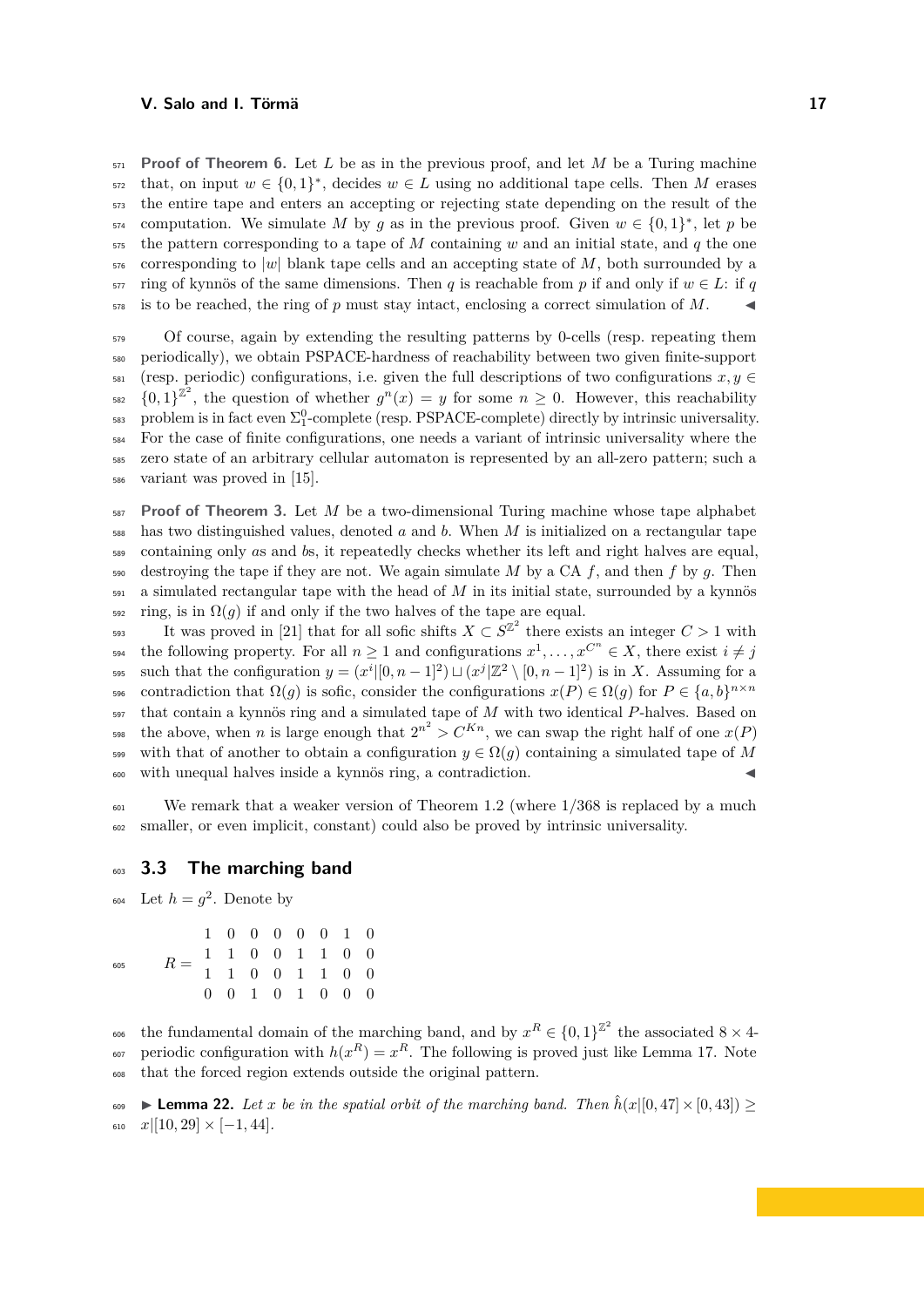**Proof of Theorem [7.](#page-5-1)** Let *x* be in the orbit of  $x^R$ , and let  $p = x|[-a, b] \times [-c, d]$ . By the previous lemma, as long as  $a + b \ge 48$  and  $c + d \ge 44$  we have  $\hat{h}(p) = x \mid [-(a-10), b-18] \times$  $\begin{bmatrix}-(c+1), d+1\end{bmatrix}$ . Iterating this we get

 $\hat{h}^n(x|[-10n, 18n + 47] \times [0, 43]) \geq x|[0, 47] \times [-n, n + 43].$ 

Denote  $S = [-10n, 18n + 47] \times [0, 43]$ . Let  $P = x|S$  and  $Q = \sigma_{\vec{u}}(x)|\vec{v} + S$  for some  $\vec{u} \in \mathbb{Z}^2$  <sup>616</sup> and  $\vec{v} = (0, 2n)$ . Both patterns appear in the limit set of *g*, since they are extracted from  $\alpha$ <sup>17</sup> a fixed point of  $h = g^2$ . Observe that since the domains of  $\hat{h}^n(P)$  and  $\hat{h}^n(Q)$  intersect, we can pick the shift  $\vec{u}$  so that one of the forced bits is different in some position in  $\hat{h}^n(P)$  and  $\hat{h}^n(Q)$ , which clearly means  $\hat{h}^n(P \sqcup Q) = \top$ .

620 Now, *P* and *Q* each fit inside a  $29n \times 29n$  rectangle (if  $n \geq 47$ ), and the patterns cannot  $\epsilon_{21}$  be glued in the limit set with gluing distance at most  $2n$ , since the glued pattern should have an *n*th *h*-preimage. This gives the statement. J

# **4 Chaotic conclusions**

 There are several definitions of topological chaos. We refer the reader to [\[3\]](#page-18-10) for a survey. <sup>625</sup> Briefly, a system is called Auslander-Yorke chaotic if it is topologically transitive and is sensitive to initial conditions, and Devaney chaotic if it is Auslander-Yorke chaotic and additionally has dense periodic points. As far as we know, before our results it was open whether Game of Life exhibits these types of chaos on its limit set; the following corollary shows that it does not.

 I **Theorem 23.** *The Game of Life restricted to its limit set is not topologically transitive, and does not have dense periodic points.*

 **Proof.** Either of these properties clearly implies chain-nonwanderingness, contradicting Theorem [5.](#page-4-1) J

 Two other standard notions of chaos are Li-Yorke chaos and positive entropy (we omit the definitions). Game of Life exhibits these trivially, since it admits a glider. More generally, <sub>636</sub> intrinsic universality implies that it exhibits any property of spatiotemporal dynamics of cellular automata that is inherited from subsystems of finite-index subactions of the spacetime subshift. Sensitivity in itself is also sometimes considered a notion of chaos. This remains wide open.

## I **Question 1.** *Is Game of Life sensitive to initial conditions?*

 One can also ask about chaos on "typical configurations". For example, take the uniform Bernoulli measure (or some other distribution) as the starting point, and consider the trajectories of random configurations. We can say essentially nothing about this setting.

 In our topological dynamical context, a natural way to formalize this problem is through the *generic limit set* as defined in [\[25\]](#page-19-19). It is a subset of the phase space of a dynamical system that captures the asymptotic behavior of topologically large subsets of the space. We omit the exact definition, but for a cellular automaton  $f$ , this is a nonempty subshift invariant under *f* [\[9\]](#page-18-11). It follows that the generic limit set is contained in the limit set, and that the language of the generic limit set of *g* contains the letter 0 (because the singleton <sup>650</sup> subshift  $\{1^{\mathbb{Z}^2}\}\$ is not *g*-invariant).

 $W_{\text{B}}$  We say a cellular automaton *f* on  $S^{\mathbb{Z}^d}$  is *generically nilpotent* if its generic limit set contains only one configuration, which must then be the all-*s* configuration for a quiescent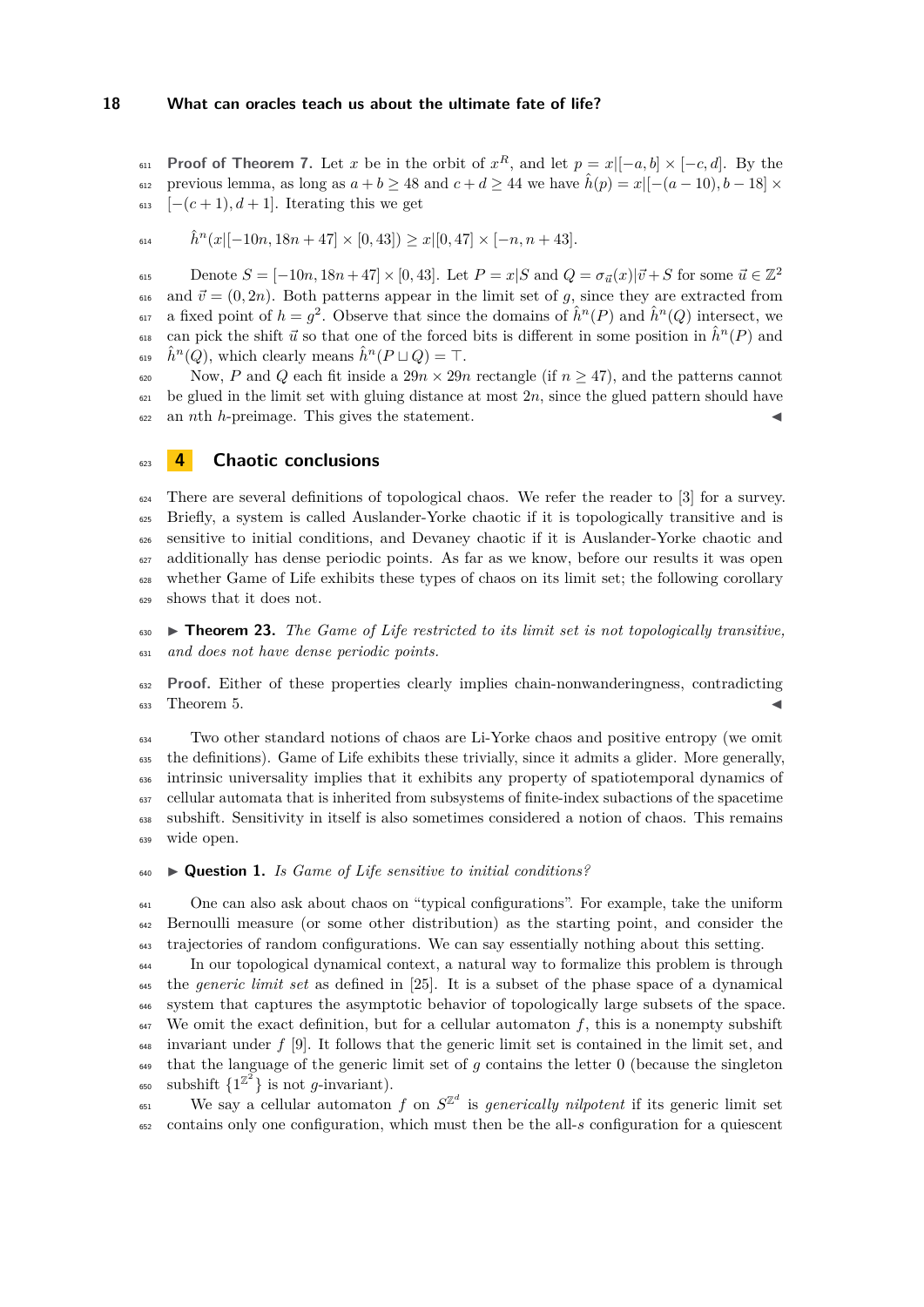653 state  $s \in S$ . This is equivalent to the condition that every finite pattern can be extended into some larger pattern *p* such that for large enough  $n \in \mathbb{N}$ , we have  $f^{n}(x)_{\vec{0}} = s$  for all <sup>655</sup>  $x \in [p]$ . By the previous observation, if Game of Life were generically nilpotent, we would  $\epsilon_{656}$  have  $s = 0$ . We strongly suspect that it is not generically nilpotent, i.e. the symbol 1 occurs in the generic limit set. However, we have been unable to show this.

I **Question 2.** *Is Game of Life generically nilpotent?*

 Chaos is usually discussed for one-dimensional dynamical system, but we find its standard ingredients, such as topological transitivity and periodic points, quite interesting. We have been unable to resolve most of these.

I **Question 3.** *Is the limit set of Game of Life topologically transitive as a subshift?*

 I **Question 4.** *Does the limit set of Game of Life have dense totally periodic points as a subshift?*

<span id="page-18-11"></span><span id="page-18-10"></span><span id="page-18-9"></span><span id="page-18-8"></span><span id="page-18-7"></span><span id="page-18-6"></span><span id="page-18-5"></span><span id="page-18-4"></span><span id="page-18-3"></span><span id="page-18-2"></span><span id="page-18-1"></span><span id="page-18-0"></span>

| 665 |    | <b>References</b>                                                                               |
|-----|----|-------------------------------------------------------------------------------------------------|
| 666 | 1  | Nathalie Aubrun and Mathieu Sablik. Simulation of effective subshifts by two-dimensional        |
| 667 |    | subshifts of finite type. Acta Appl. Math., 126(1):35-63, August 2013. URL: http://dx.doi.      |
| 668 |    | org/10.1007/s10440-013-9808-5, doi:10.1007/s10440-013-9808-5.                                   |
| 669 | 2  | Robert Berger. The undecidability of the domino problem. Mem. Amer. Math. Soc. No., 66,         |
| 670 |    | 1966. 72 pages.                                                                                 |
| 671 | 3  | François Blanchard. Topological chaos: what may this mean? Journal of Difference Equations      |
| 672 |    | and Applications, 15(1):23-46, 2009. doi:10.1080/10236190802385355.                             |
| 673 | 4  | Mike Boyle, Ronnie Pavlov, and Michael Schraudner. Multidimensional sofic shifts without sep-   |
| 674 |    | aration and their factors. Transactions of the American Mathematical Society, 362(9):4617-4653, |
| 675 |    | 2010. doi:10.1090/s0002-9947-10-05003-8.                                                        |
| 676 | 5  | John H. Conway. Email to Dean Hickerson. Private email group LifeCA, 1992. Provided by          |
| 677 |    | Dave Greene.                                                                                    |
| 678 | 6  | Karel Culik, II, Jan Pachl, and Sheng Yu. On the limit sets of cellular automata. SIAM J.       |
| 679 |    | $Comput., 18(4):831-842, 1989.$ doi:10.1137/0218057.                                            |
| 680 | 7  | Oscar Cunningham. Response on ConwayLife forum (username macbi). https://conwaylife.            |
| 681 |    | com/forums/viewtopic.php?f=7&t=3180&start=125#p140295. Accessed: 2022-02-09.                    |
| 682 | 8  | Alberto Dennunzio, Enrico Formenti, Darij Grinberg, and Luciano Margara. From Linear to         |
| 683 |    | Additive Cellular Automata. In Artur Czumaj, Anuj Dawar, and Emanuela Merelli, editors,         |
| 684 |    | 47th International Colloquium on Automata, Languages, and Programming (ICALP 2020),             |
| 685 |    | volume 168 of Leibniz International Proceedings in Informatics (LIPIcs), pages 125:1-125:13,    |
| 686 |    | Dagstuhl, Germany, 2020. Schloss Dagstuhl-Leibniz-Zentrum für Informatik. URL: https://         |
| 687 |    | drops.dagstuhl.de/opus/volltexte/2020/12532, doi:10.4230/LIPIcs.ICALP.2020.125.                 |
| 688 | 9  | Saliha Djenaoui and Pierre Guillon. The generic limit set of cellular automata. Journal         |
| 689 |    | of Cellular Automata, 14(5-6):435-477, 2019. URL: https://www.oldcitypublishing.                |
| 690 |    | com/journals/jca-home/jca-issue-contents/jca-volume-14-number-5-6-2019/                         |
| 691 |    | jca-14-5-6-p-435-477/.                                                                          |
| 692 | 10 | Bruno Durand and Zsuzsanna Róka. The game of life: universality revisited. In Cellular          |
| 693 |    | automata (Saissac, 1996), volume 460 of Math. Appl., pages 51-74. Kluwer Acad. Publ.,           |
| 694 |    | Dordrecht, 1999.                                                                                |
| 695 | 11 | Bruno Durand, Andrei Romashchenko, and Alexander Shen. Effective closed subshifts in 1D         |
| 696 |    | can be implemented in 2D. In Fields of logic and computation, volume 6300 of Lecture Notes      |
| 697 | 12 | in Comput. Sci., pages 208-226. Springer, Berlin, 2010.                                         |
| 698 |    | Noam D Elkies. The still-life density problem and its generalizations.<br>$arXiv$ preprint      |
| 699 |    | math/9905194, 1999.                                                                             |